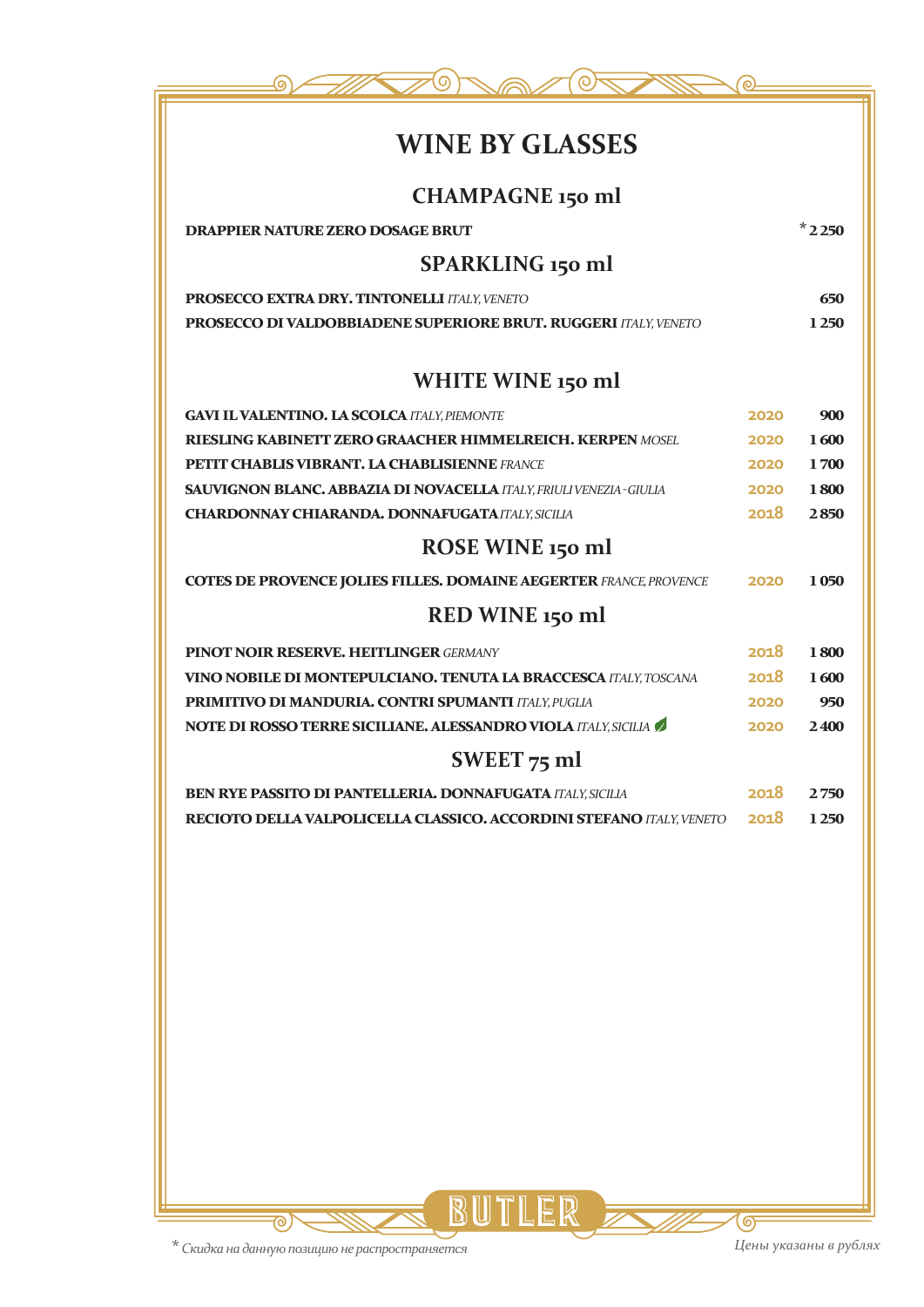

# **HALF BOTTLE**

## **SPARKLING 375 ml**

| PROSECCO VALDOBBIADENE SUPERIORE GIALL'ORO. RUGGERI ITALY                               |      | 4700       |
|-----------------------------------------------------------------------------------------|------|------------|
| <b>R&amp;L LEGRAS BLANC DE BLANCS GRAND CRU BRUT FRANCE</b>                             |      | 14 100     |
| <b>SERGE MATHIEU TRADICION BLANC DE NOIRS FRANCE</b>                                    |      | 13400      |
| PLOYEZ - JACQUEMART EXTRA BRUT ROSE FRANCE                                              |      | 12900      |
| WHITE WINE 375 ml                                                                       |      |            |
| <b>GEWURZTRAMINER RESERVE. GUSTAVE LORENTZ FRANCE </b>                                  | 2018 | 4 100      |
| <b>CHABLIS. DOMAINE SEGUINOT BORDET FRANCE</b>                                          | 2019 | 6700       |
| <b>SANCERRE LA MOUSSIERE. ALPHONSE MELLOT FRANCE</b>                                    | 2020 | 8700       |
| <b>CHASSAGNE - MONTRACHET 1ER CRU CLOS PITOIS MONOPOL.</b>                              |      |            |
| <b>DOMAINE ROGER BELLAND FRANCE</b>                                                     | 2018 | 15600      |
| PULIGNY - MONTRACHET 1ER CRU LES CHAMPS - GAINS.<br><b>DOMAINE ROGER BELLAND FRANCE</b> | 2018 | 17400      |
| RED WINE 375 ml                                                                         |      |            |
| <b>SANTENAY - BEAUREGARD 1ER CRU. DOMAINE ROGER BELLAND FRANCE</b>                      | 2018 | 8100       |
| <b>ALOXE - CORTON. DOMAINE RAPET FRANCE</b>                                             | 2018 | 11600      |
| <b>VOLNAY 1ER CRU SANTENOTS. DOMAINE N ROSSIGNOL FRANCE</b>                             | 2011 | 19 200     |
| <b>CONNETABLE DU CHATEAU TALBOT FRANCE</b>                                              | 2016 | 11700      |
| <b>ECO DE LYNCH - BAGES FRANCE</b>                                                      | 2017 | 17400      |
| POGGIO AL GINEPRI, TENUTA ARGENTIERA ITALY                                              | 2019 | 6100       |
| <b>SAFFREDI. FATTORIA LE PUPILLE ITALY</b>                                              |      | 2016 17100 |
| <b>VINA TONDONIA RESERVA TINTO. LOPEZ DE HEREDIA ИСПАНИЯ</b>                            | 2008 | 9300       |
| <b>RIPASSO VALPOLICELLA CLASSICO SUPERIORE. TOMMASI ITALY</b>                           | 2018 | 7600       |

BUTLER E

 $\overline{\mathsf{G}}$ 

 $\overline{\mathbf{e}}$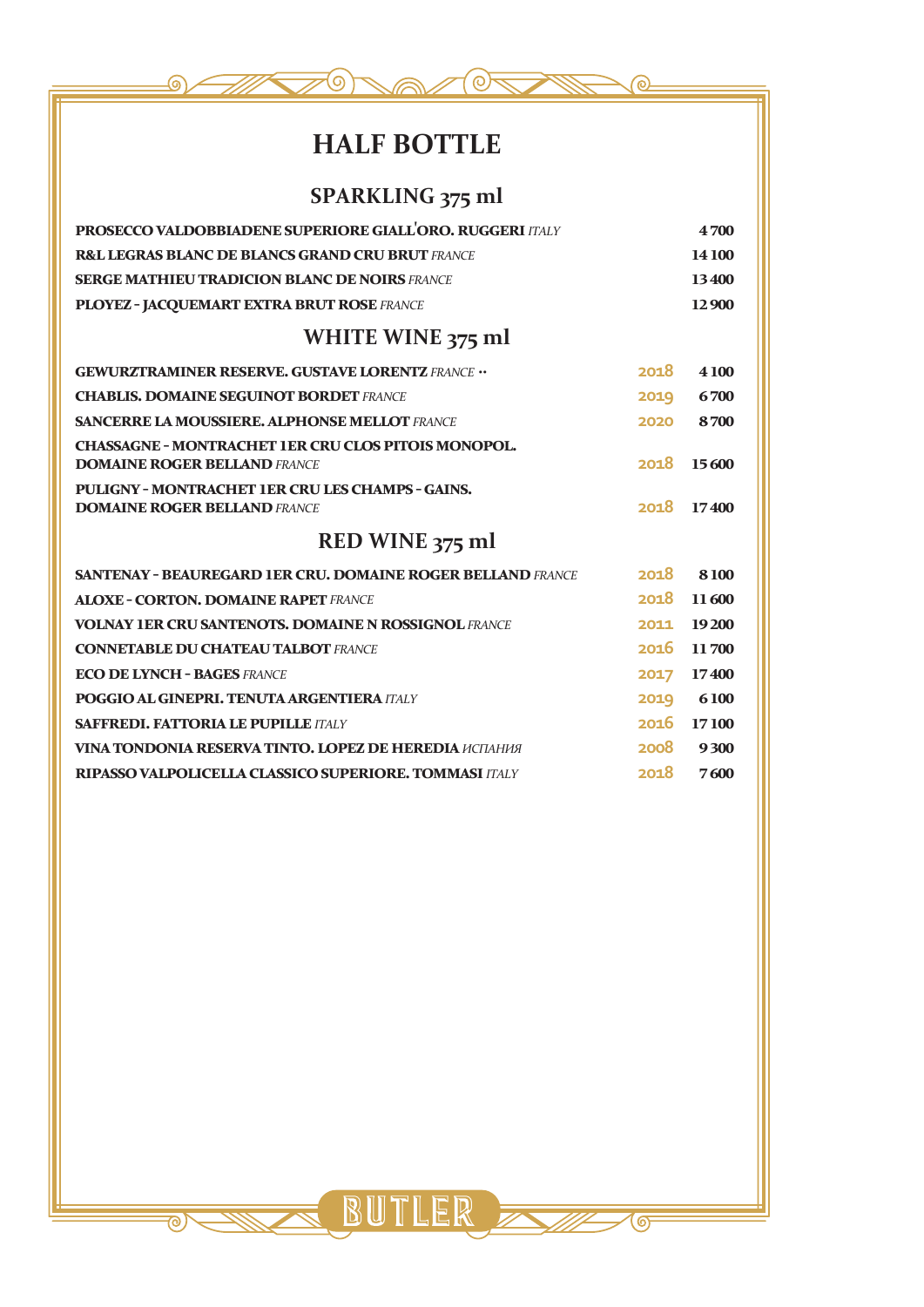

# **SPARKLING**

| <b>BLANC</b>                                                                                              |             |
|-----------------------------------------------------------------------------------------------------------|-------------|
| PROSECCO DI VALDOBBIADENE SUPERIORE EXTRA DRY/BRUT.<br><b>GIALL'ORO RUGGERI/52 SANTA MARGHERITA ITALY</b> | 5600        |
| <b>CREMANT DE BOURGOGNE CHARDONNAY. CHARTRON ET TREBUCHET FRANCE 2019</b>                                 | 7400        |
| <b>FRANCIACORTA BRUT PRESTIGE CUVEE. CA'DEL BOSCO ITALY</b>                                               | 14 200      |
| <b>ROSE</b>                                                                                               |             |
| <b>GRANI ROSA DI NERO GRAN CUVEE ROSE. MEROTTO ITALY</b>                                                  | 5600        |
| 2018<br><b>CREMANT DE BOURGOGNE PINOT NOIR. CHARTRON ET TREBUCHET FRANCE</b>                              | <b>7400</b> |
| <b>CREMANT DE BOURGOGNE SONGE D'UNE NUIT D'ETE ROSE BRUT.</b><br><b>FRANCOIS PARENT FRANCE</b>            | 14 200      |
| <b>KOSHER WINE</b>                                                                                        |             |
| RIESLING JERUSALEM HILLS. HEVRON HEIGHTS ISRAEL<br>2020                                                   | 5600        |

# **NON ALCOHOLIC WINE 0,0%**

**MERLOT JERUSALEM HILLS. HEVRON HEIGHTS** *ISRAEL* **2020 5 600**

| <b>DOMAINE DE LA PRADE SPUMANTE LANC DE BLANCS. ODDBIRD FRANCE</b> |      | 7500 |
|--------------------------------------------------------------------|------|------|
| <b>CHARDONNAY DOMAINE DE LA PRADE BLANC. ODDBIRD FRANCE</b>        | 2020 | 6200 |
| <b>MERLOT - SHIRAZ DOMAINE DE LA PRADE ROUGE. ODDBIRD FRANCE</b>   | 2020 | 6200 |

BUTLER

 $\overline{\circ}$ 

ஒ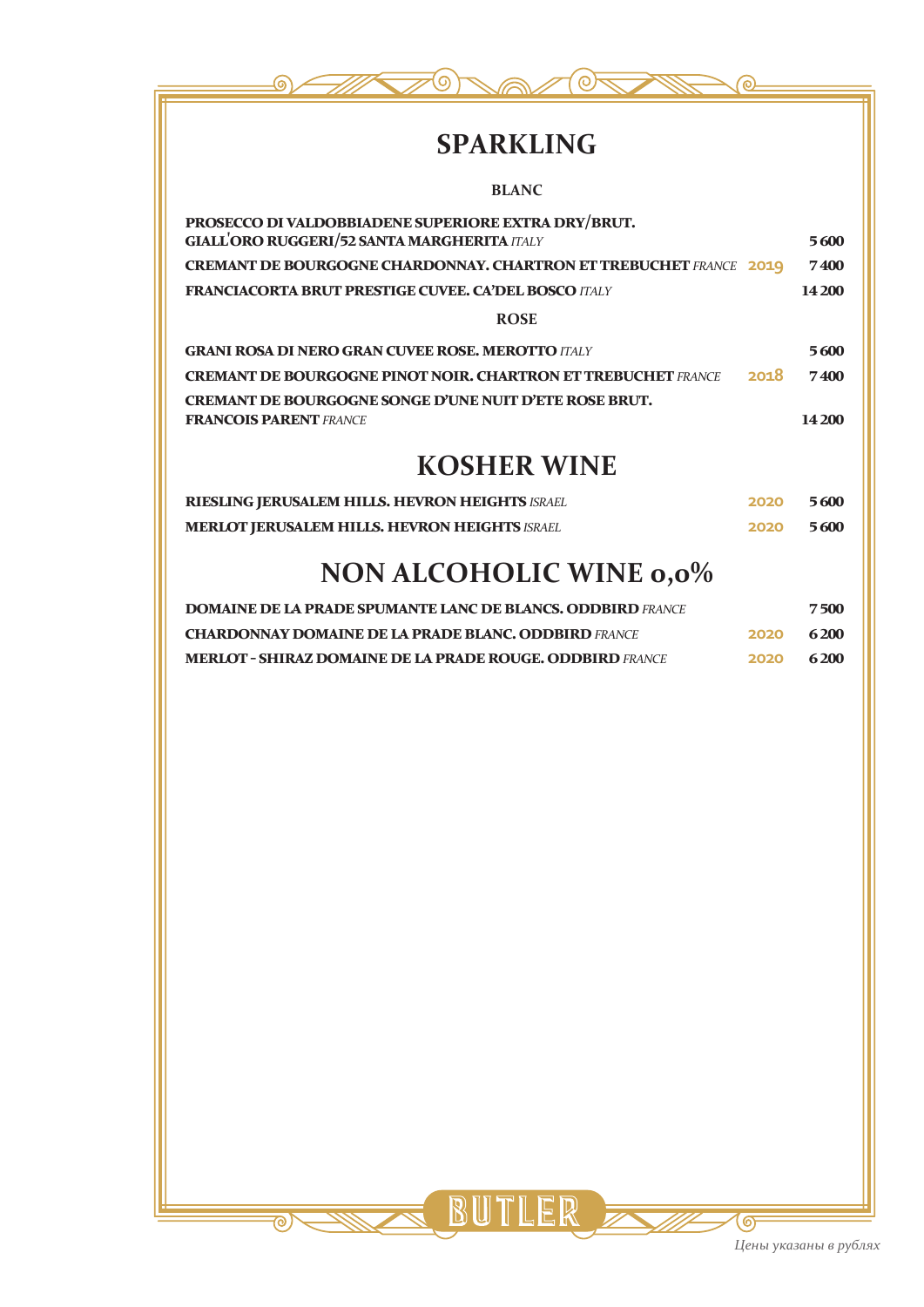

# **CHAMPAGNE**

**BLANC**

| <b>RENE SCHLOESSER TRADITION</b>                                        | 16 000         |
|-------------------------------------------------------------------------|----------------|
| <b>TAITTINGER RESERVE</b>                                               | 17400          |
| <b>LOUIS ROEDERER COLLECTION 242 /</b>                                  | 19 000         |
| PERRIER JOUET GRAND BRUT                                                | 21 400         |
| <b>LAHERTE FRERES LES 7 EXTRA BRUT</b>                                  | 29500          |
| <b>DRAPPIER GRANDE SENDREE</b> bio                                      | 2010 26300     |
| <b>RENE SCHLOESSER MILLESIME BRUT</b>                                   | 2008 27500     |
| ERIC RODEZ AMBONNAY GRAND CRU ZERO DOSAGE bio                           | 33 400         |
| <b>EGLY - OURIET GRAND CRU</b>                                          | 37500          |
| <b>BELLE EPOQUE</b>                                                     | 2013 44700     |
| <b>CRISTAL VINTAGE</b>                                                  | 2012 *72500    |
| <b>BLANC DE BLANCS</b>                                                  |                |
| <b>RENE SCHLOESSER BLANC DE BLANCS</b>                                  | 18 000         |
| <b>LARMANDIER - BERNIER LONGITUDE 1ER CRU BLANC DE BLANCS EXTRA</b> bio | 21 200         |
| PIERRE BROCARD L'EGAREE                                                 | 2014 31 200    |
| LARMANDIER - BERNIER VV DU LEVANT GRAND CRU EXTRA BRUT bio              | 2011 34500     |
| <b>BOIZEL JOYAU DE FRANCE</b>                                           | 2007 41 100    |
| JACQUES SELOSSE INITIAL GRAND CRU BLANC DE BLANCS                       | $*105900$      |
| <b>BLANC DE NOIRS</b>                                                   |                |
| <b>DRAPPIER NATURE ZERO DOSAGE</b> bio                                  | 16 000         |
| SERGE MATHIEU TRADICION BLANC DE NOIRS bio                              | 16700          |
| JACQUES SELOSSE 1ER CRU SOUS LE MONT EXTRA BRUT                         | 2006*137000    |
| <b>ROSE</b>                                                             |                |
| <b>DRAPPIER ZERO DOSAGE ROSE bio</b>                                    | 19400          |
| PLOYEZ - JACQUEMART ROSE EXTRA BRUT                                     | 24 000         |
| ANDRE BEAUFORT POLISY ROSE bio                                          | 25 200         |
| <b>LOUIS ROEDERER PREMIER ROSE</b>                                      | 2015 26800     |
| PERRIER JOUET BLASON ROSE                                               | 27800          |
| <b>TARLANT ZERO NATURE ROSE</b>                                         | 29 900         |
| <b>BELLE EPOQUE ROSE</b>                                                | $2012 * 83600$ |
| <b>CRISTAL VINTAGE ROSE</b>                                             | 2012*119700    |
| <b>ROSE DE SAIGNEE</b>                                                  |                |
| LARMANDIER - BERNIER 1ER CRU ROSE DE SAIGNEE EXTRA BRUT bio             | 32 300         |
| PIERRE BROCARD SAIGNEE DE LA COTE EXTRA BRUT                            | 2017 22 900    |
| <b>BRUNO MICHEL ROSE DE SAIGNEE EXTRA BRUT</b>                          | 2015 22000     |
|                                                                         |                |
|                                                                         |                |

SUTLER E

 $\overline{\bullet}$ 

<u> ನ</u>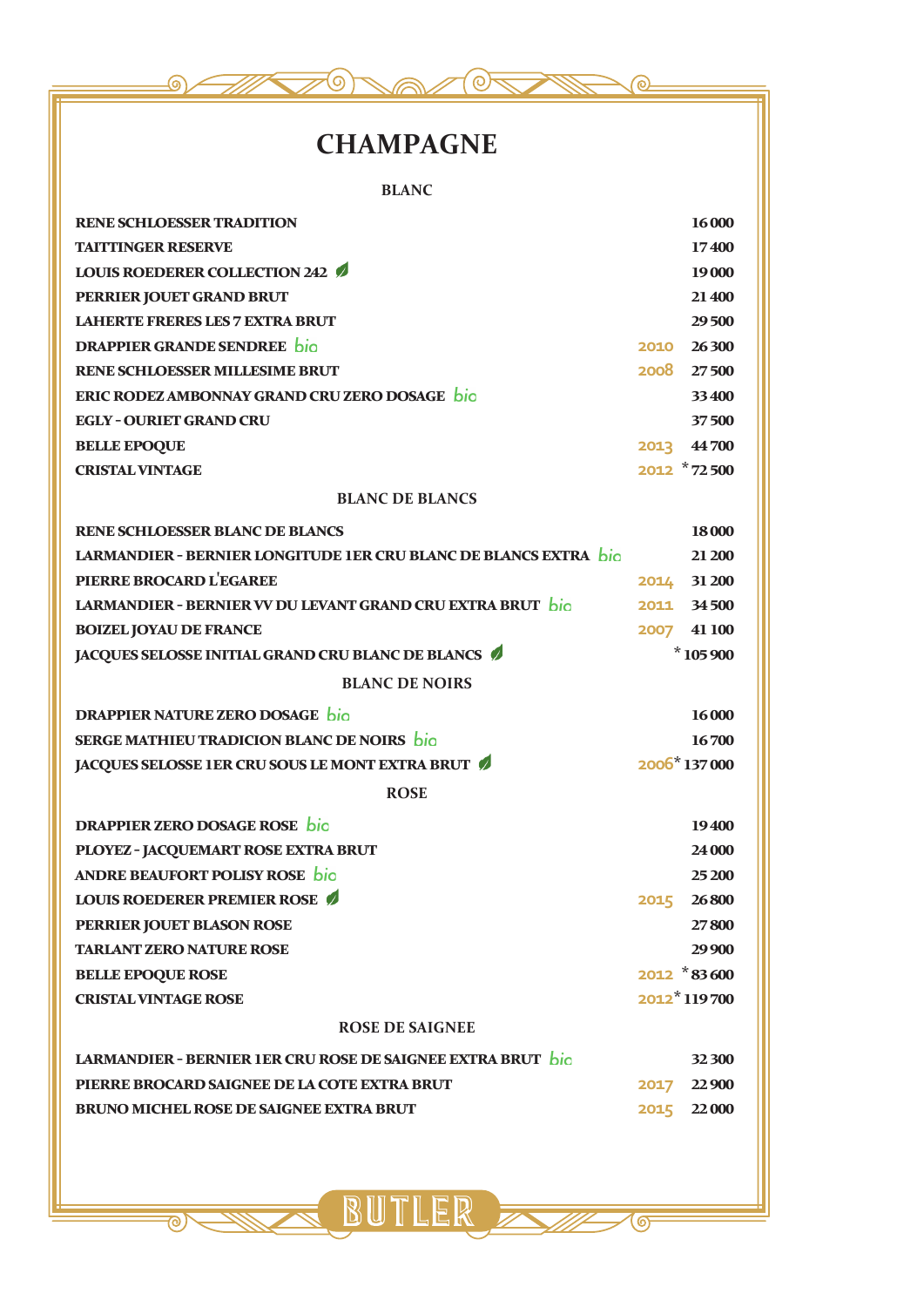

# **WHITE WINE**

## **ITALY**

#### **PIEMONTE**

| <b>GAVI DI GAVI GRANEE, BENI DI BATASIOLO</b>                                                       | 2020 | 6900                    |
|-----------------------------------------------------------------------------------------------------|------|-------------------------|
| <b>GAVI DEI GAVI ETICHETTA NERA. LA SCOLCA</b>                                                      | 2021 | 12 000                  |
| <b>MOSCATO D'AST. SARACCO ···</b>                                                                   |      | 2021 6300               |
| ROSSJ - BASS, GAJA                                                                                  |      | 2020 25700              |
| <b>GAIA &amp; REY. GAJA</b>                                                                         |      | 2017 53100              |
| <b>FRIULI VENEZIA - GIULIA</b>                                                                      |      |                         |
| PINOT GRIGIO ORIENTALI FRIULI, LIVIO FELLUGA                                                        | 2019 | 9700                    |
| <b>SAUVIGNON BLANC. ABBAZIA DI NOVACELLA</b>                                                        | 2021 | 9100                    |
| <b>SAUVIGNON BLANC RONCO DELLE MELE, VENICA</b>                                                     |      | 2020 18300              |
| <b>CHARDONNAY, VIE DI ROMANS</b>                                                                    |      | 2018 18600              |
| VINTAGE TUNINA. JERMANN                                                                             | 2017 | 21 100                  |
| <b>TRENTINO - ALTO ADIGE</b>                                                                        |      |                         |
| <b>GEWURZTRAMINER. ABBAZIA DI NOVACELLA</b>                                                         | 2021 | 9500                    |
| PINOT BLANCO RESERVA VORBERG. TERLAN                                                                |      | 2019 14 200             |
| <b>SAUVIGNON BLANC ST. VALENTIN. SAN MICHELE APPIANO</b>                                            | 2020 | 18200                   |
|                                                                                                     |      |                         |
| <b>VENETO</b>                                                                                       |      |                         |
| <b>SOAVE. LATIUM MORINI</b>                                                                         | 2019 | 7100                    |
| <b>IL BIANCO FROM BLACK TO WHITE. ZYME</b>                                                          | 2018 | 8800                    |
| LUGANA. GUERRIERI RIZZARDI                                                                          | 2020 | 4 9 0 0                 |
| LUGANA RISERVA MOLCEO. OTTELLA                                                                      | 2019 | 10 300                  |
| <b>BIANCO SECCO. GIUSEPPE QUINTARELLI</b>                                                           | 2019 | 19800                   |
| <b>TOSCANA</b>                                                                                      |      |                         |
| <b>VERMENTINO. AGRICOLA SAN FELICE</b>                                                              | 2021 | 7800                    |
| <b>BATAR. QUERCIABELLA</b>                                                                          | 2019 | 26 100                  |
| <b>GORGONA. FRESCOBALDI</b>                                                                         | 2019 | <b>34 900</b>           |
|                                                                                                     |      |                         |
| <b>CERVARO DELLA SALA. CASTELLO DELLA SALA UMBRIA</b>                                               | 2019 | 26400                   |
| <b>GRECO DI TUFO. FEUDI DI SAN GREGORIO CAMPANIA</b>                                                |      | 2020 7500               |
| <b>CHARDONNAY JALE. CUSUMANO SICILIA</b><br><b>CHARDONNAY CHIARANDA, DONNAFUGATA ITALY, SICILIA</b> |      | 2020 6900<br>2018 14250 |

SUTLER E

<u>ಾ</u>

 $\overline{\odot}$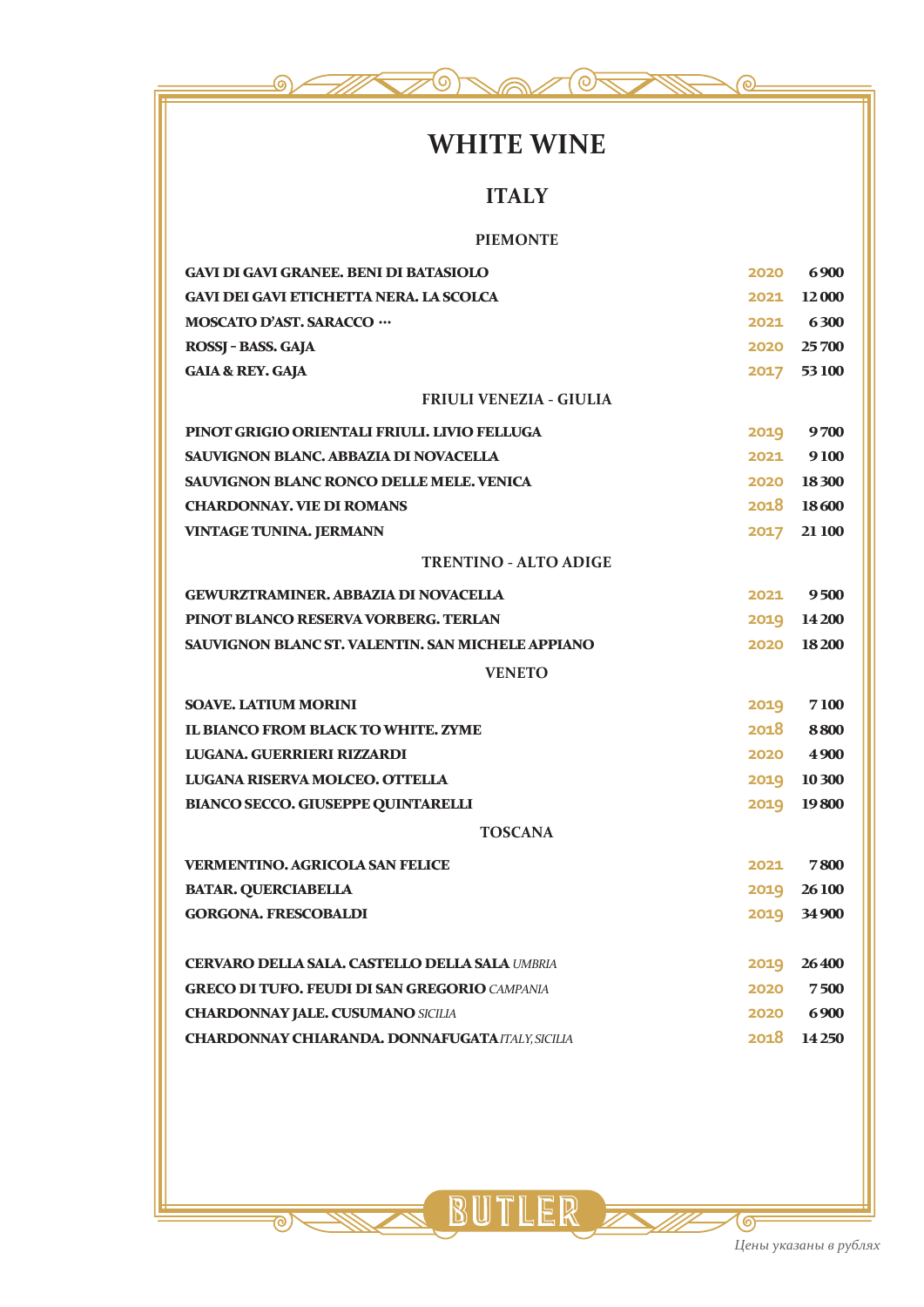# **WHITE WINE**

 $\overline{O}$ 

ര

 $\overline{\bullet}$ 

(ර)

### **FRANCE**

#### **BOURGOGNE**

| CHARDONNAY COUVENT DES JACOBINS. LOUIS JADOT                                           | 2020 | 9200            |
|----------------------------------------------------------------------------------------|------|-----------------|
| BOURGOGNE CHARDONNAY COTE - D'OR, DOMAINE EDOUARD DELAUNAY                             | 2018 | 15 100          |
| <b>CHABLIS</b>                                                                         |      |                 |
| PETIT CHABLIS VIBRANT. LA CHABLISIENNE                                                 | 2020 | 8300            |
| <b>CHABLIS. DOMAINE FRANCOIS DE NICOLAY</b>                                            | 2018 | 12700           |
| <b>CHABLIS 1ER CRU LES LYS. DOMAINE JEAN DEFAIX</b>                                    | 2018 | 18900           |
| <b>CHABLIS 1ER CRU BUTTEAUX DOMAINE FRANCOIS RAVENEAU</b>                              | 2015 | 74 100          |
| <b>CHABLIS 1ER CRU CHAPELOT, DOMAINE FRANCOIS RAVENEAU</b>                             |      | 2005 90 900     |
| <b>CHABLIS GRAND CRU CLOS DES HOSPICES, DOMAINE LOUIS MOREAU</b>                       | 2016 | 28100           |
| <b>COTE DE NUITS</b>                                                                   |      |                 |
| <b>MERCUREY LA MISSION. CHATEAU DE CHAMIREY</b>                                        | 2015 | 17400           |
| <b>POUILLY - FUISSE EN VERGISSON. DOMAINE DEUX MONTILLE</b>                            | 2017 | <b>14 800</b>   |
| <b>COTE DE BEAUNE</b>                                                                  |      |                 |
| <b>SAINT - AUBIN 1ER CRU EN REMILLY, DOMAINE DE MONTILLE pio</b>                       | 2018 | 19800           |
| <b>MEURSAULT. DOMAINE PIERRE MOREY &amp; MOREY - BLANC</b>                             | 2018 | 29400           |
| MEURSAULT 1ER CRU LES GENEVRIERES. DOMAINE REMI JOBARD                                 |      | 2017 30 200     |
| <b>MEURSAULT. DOMAINE BERNARD BONIN</b>                                                | 2019 | 35 000          |
| MEURSAULT. ANTOINE JOBARD                                                              |      | 2018 35 200     |
| MEURSAULT 1ER CRU CHARMES, LUCIEN LE MOINE                                             |      | 2013 52 200     |
| <b>MEURSAULT TESSONS CLOS DE MON PLAISIR. DOMAINE ROULOT</b>                           | 2016 | 71 900          |
| <b>MEURSAULT. DOMAINE ARNAUD ENTE</b>                                                  |      | $2015$ *96200   |
| PULIGNY - MONTRACHET 1ER CRU LES FOLATIERES.<br><b>DOMAINE JEAN - LOUIS CHAVY</b>      | 2018 | 29 300          |
| PULIGNY - MONTRACHET CLOS DE LA TRUFFIERE. DOMAINE BENOIT ENTE                         | 2019 | 44 000          |
| <b>CHASSAGNE - MONTRACHET 1ER CRU CLOS SAINT - JEAN. BERNARD MOREAU</b>                | 2018 | 29700           |
| <b>CHASSAGNE - MONTRACHET 1ER CRU LES CAILLERETS. COROLINE MOREY</b>                   |      | 2019 42000      |
| <b>CORTON - CHARLEMAGNE GRAND CRU. DOMAINE RAPER</b>                                   | 2019 | 35 400          |
| <b>CORTON - CHARLEMAGNE GRAND CRU. DOMAINE ANTONIN GUYON</b>                           |      | 2017 41 900     |
| <b>CRIOTS - BATARD - MONTRACHET GRAND CRU. DOMAINE ROGER BELLAND</b>                   |      | $2017 * 85600$  |
| <b>BIENVENUES BATARD - MONTRACHET GRAND CRU. DOMAINE LEFLAIVE</b>                      |      | $2013*165100$   |
| <b>BATARD - MONTRACHET GRAND CRU. DOMAINE PIERRE MOREY</b>                             |      | $2013$ $*83700$ |
| <b>BATARD - MONTRACHET GRAND CRU. OLIVIER LEFLAIVE</b>                                 | 2012 |                 |
|                                                                                        |      | 2009 220 000    |
| <b>CHEVALIER - MONTRACHET GRAND CRU.</b><br>DOMAINE DU CHATEAU DE PULIGNY - MONTRACHET |      | 2015*109500     |
| <b>SANTENAY BLANC. DAVID MOREAU</b>                                                    | 2019 | 16100           |
|                                                                                        |      |                 |

SUTLER E

<u> ನ</u>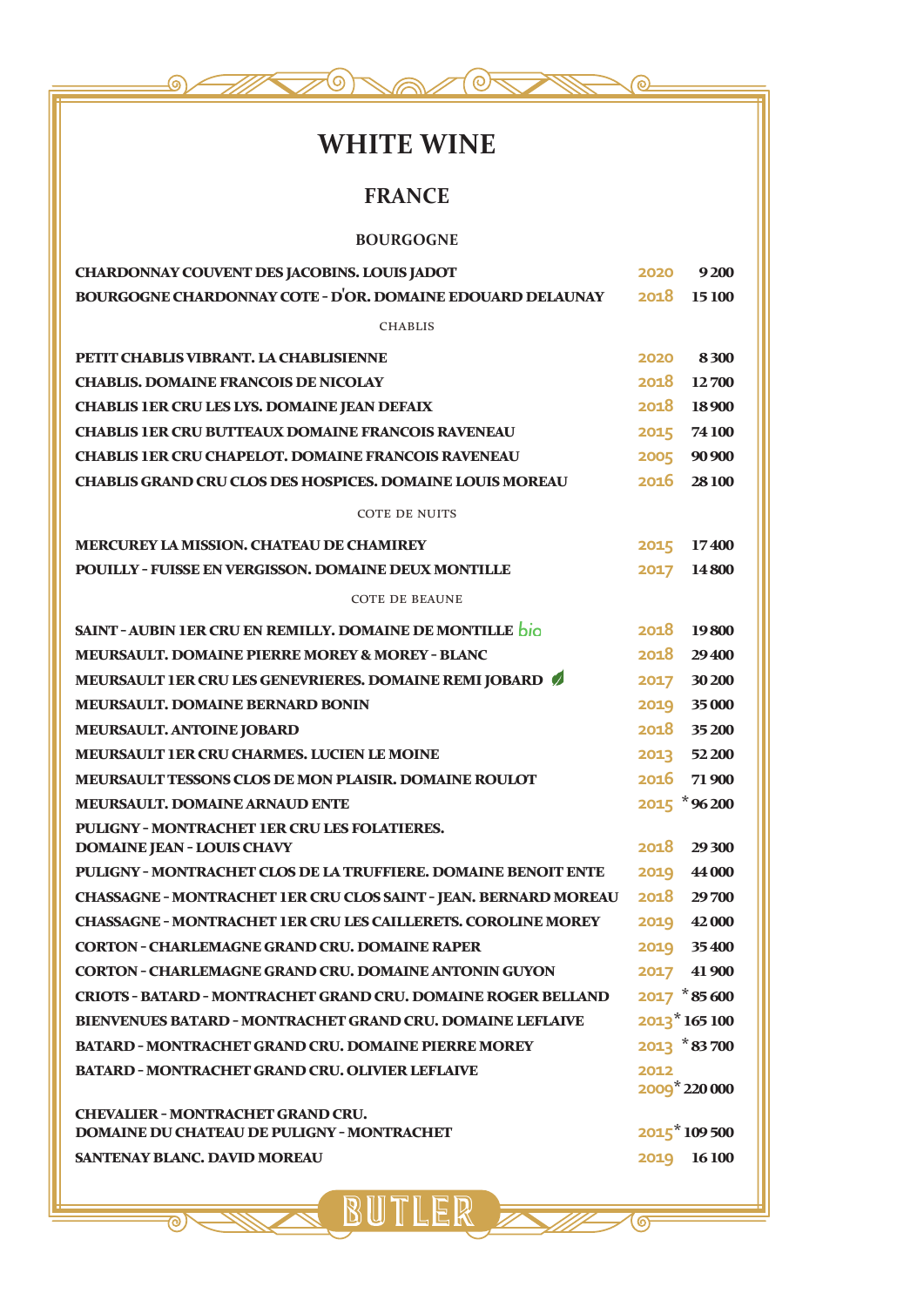

# **WHITE WINE**

| <b>PROVENCE</b>                                                    |      |        |
|--------------------------------------------------------------------|------|--------|
| <b>BLANC ALPILLES, DOMAINE DE TREVALLON</b> bio                    | 2014 | 28700  |
| <b>LOIRE VALLEY</b>                                                |      |        |
| <b>MUSCADET SEVRE ET MAINE SUR LIE. CHATEAU DE LA TIBODIES</b>     | 2018 | 4400   |
| <b>SAUMUR BLANC. CHATEAU YVONNE</b>                                | 2019 | 16200  |
| <b>POUILLY - FUME BARON DE L. DE LADOUCETTE</b>                    | 2018 | 33400  |
| <b>SANCERRE. DOMAINE VACHERON</b>                                  | 2020 | 13600  |
| SANCERRE COMTE LAFOND GRANDE CUVEE, DE LADOUCETTE                  | 2019 | 17000  |
| <b>VALLEY DU RHONE</b>                                             |      |        |
| <b>CONDRIEU LES CHAILLEES DE L'ENFERIO. DOMAINE GEORGES VERNAY</b> | 2018 | 37900  |
| <b>GERMANY</b>                                                     |      |        |
| <b>RIESLING KABINETT ZERO GRAACHER HIMMELREICH. KERPEN MOSEL</b>   | 2016 | 8200   |
| RIESLING KIESELSANDSTEIN, BEURER                                   | 2016 | 12 200 |
| RIESLING MARIENBURG FAHRLAY RESERVE. CLEMENS BUSCH MOSEL bio       | 2014 | 21 500 |
| <b>RIESLING GG FORSTER KIRCHENSTUCK. REICHSRAT VON BUHL PFALZ</b>  | 2013 | 23 000 |
| <b>RIESLING GG KIEDRICH GRAFENBERG, ROBERT WEIL RHEINGAU</b>       | 2019 | 21 500 |
|                                                                    |      |        |
| <b>VINHO VERDE TEN. APHROS PORTUGAL</b>                            | 2020 | 4500   |
| <b>CHARDONNAY BENTROCK. RACINES USA</b>                            | 2017 | 31600  |
| <b>SAUVIGNON BLANC LITTLE BEAUTY, VINULTRA LTD NEWZELAND</b>       | 2020 | 10700  |
|                                                                    |      |        |

# **ROSE WINE**

| <b>ALTA MORA ETNA ROSE, CUSUMANO ITALY</b>                           | 2019 8300         |
|----------------------------------------------------------------------|-------------------|
| <b>M DE MINUTY. CHATEAU MINUTY FRANCE</b>                            | 2020 7900         |
| <b>CLOS MIREILLE, DOMAINES OTT FRANCE</b>                            | <b>2020 15800</b> |
| <b>SANCERRE COMTE LAFOND GRANDE CUVEE ROSE. DE LADOUCETTE FRANCE</b> | 2020 15600        |

BUTLER E

 $\overline{\circ}$ 



கு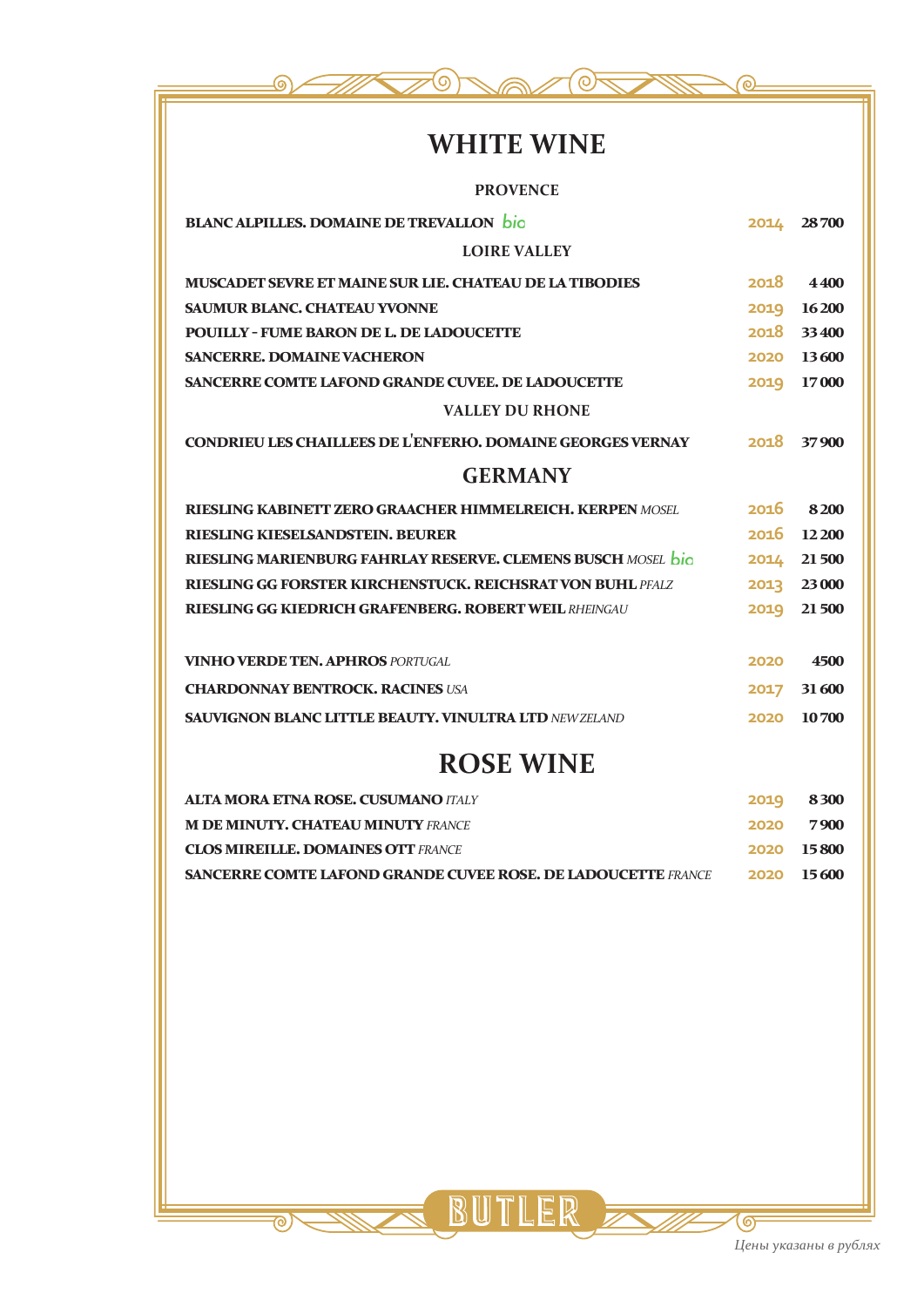

# **RED WINE**

### **ITALY**

#### **PIEMONTE**

| <b>BARBERA D'ASTI. BATASIOLO</b>                             |      | 2019 5900    |
|--------------------------------------------------------------|------|--------------|
| <b>BRICCO DELL'UCCELLONE, BRAIDA</b>                         |      | 2017 18100   |
|                                                              |      |              |
| <b>BARBARESCO ASILI. CA DEL BAIO</b>                         |      | 2018 12100   |
| <b>BARBARESCO, PIO CESARE</b>                                |      | 2017 20100   |
| <b>BARBARESCO GAIUN MARTINENGA. TENUTE MARCHESI DI GRESY</b> |      | 2015 34 000  |
| <b>BARBARESCO RESERVA ASILI. CA DEL BAIO</b>                 |      | 2017 34500   |
|                                                              |      |              |
| <b>BAROLO LA TARTUFAIA. GIULIA NEGRI</b>                     |      | 2016 15000   |
| <b>BAROLO TORTONIANO. MICHELE CHIARLO</b>                    |      | 2017 17300   |
| <b>BAROLO FOSSATI. GIACOMO BORGOGNO &amp; FIGLI</b>          |      | 2015 19600   |
| <b>BAROLO MONVIGLIERO. BURLOTTO</b>                          |      | 2016 55 500  |
| <b>VENETO</b>                                                |      |              |
| <b>VALPOLICELLA SUPERIORE. NOVAIA</b>                        |      | 2019 6800    |
| RIPASSO VALPOLICELLA POJEGA. GUERRIERI RIZZARDI ··           | 2018 | 7400         |
|                                                              |      |              |
| <b>AMARONE CAMPO LEON. LATIUM MORINI</b>                     |      | 2015 22500   |
| AMARONE CLASSICO RISERVA BOSAN, GERARDO CESARI               |      | 2011 29200   |
| <b>AMARONE CLASSICO. ZYME</b>                                |      | 2016 39700   |
| AMARONE. GIUSEPPE QUINTARELLI "                              |      | 2012 *89100  |
| AMARONE, ROMANO DAL FORNO "                                  |      | 2006*119300  |
|                                                              |      |              |
| <b>LA POJA. ALLEGRINI</b>                                    |      | 2013 27800   |
| <b>KAIROS. ZYME</b>                                          |      | 2018 35100   |
| HARLEQUIN. ZYME HARLEQUIN                                    |      | 2011 *96 000 |
| <b>MARCHE</b>                                                |      |              |
| KURNI. OASI DEGLI ANGELI                                     |      | 2018 32100   |
| <b>PUGLIA / ETNA</b>                                         |      |              |
| APPASSIMENTO SEGRETO ROSSO. CONTRI SPUMANTI                  | 2020 | 4800         |
| PRIMITIVO DI MANDURIA. LI VELI ASCOS                         | 2019 | 7400         |
| NOTE DI ROSSO TERRE SICILIANE. ALESSANDRO VIOLA              |      | 2020 12000   |
| NERELLO MASCALESE CONTRADA SANTO SPIRITO. TENUTA DI AGLAEA   |      | 2015 15900   |
| NERELLO MASCALESE MUNJEBEL ROSSO. FRANK CORNELISSEN          |      | 2018 17900   |
| PALARI FARO. PALARI DI SALVATORE GERACI                      |      | 2015 18800   |
|                                                              |      |              |

S BUTLER Z

 $\overline{\odot}$ 

ම)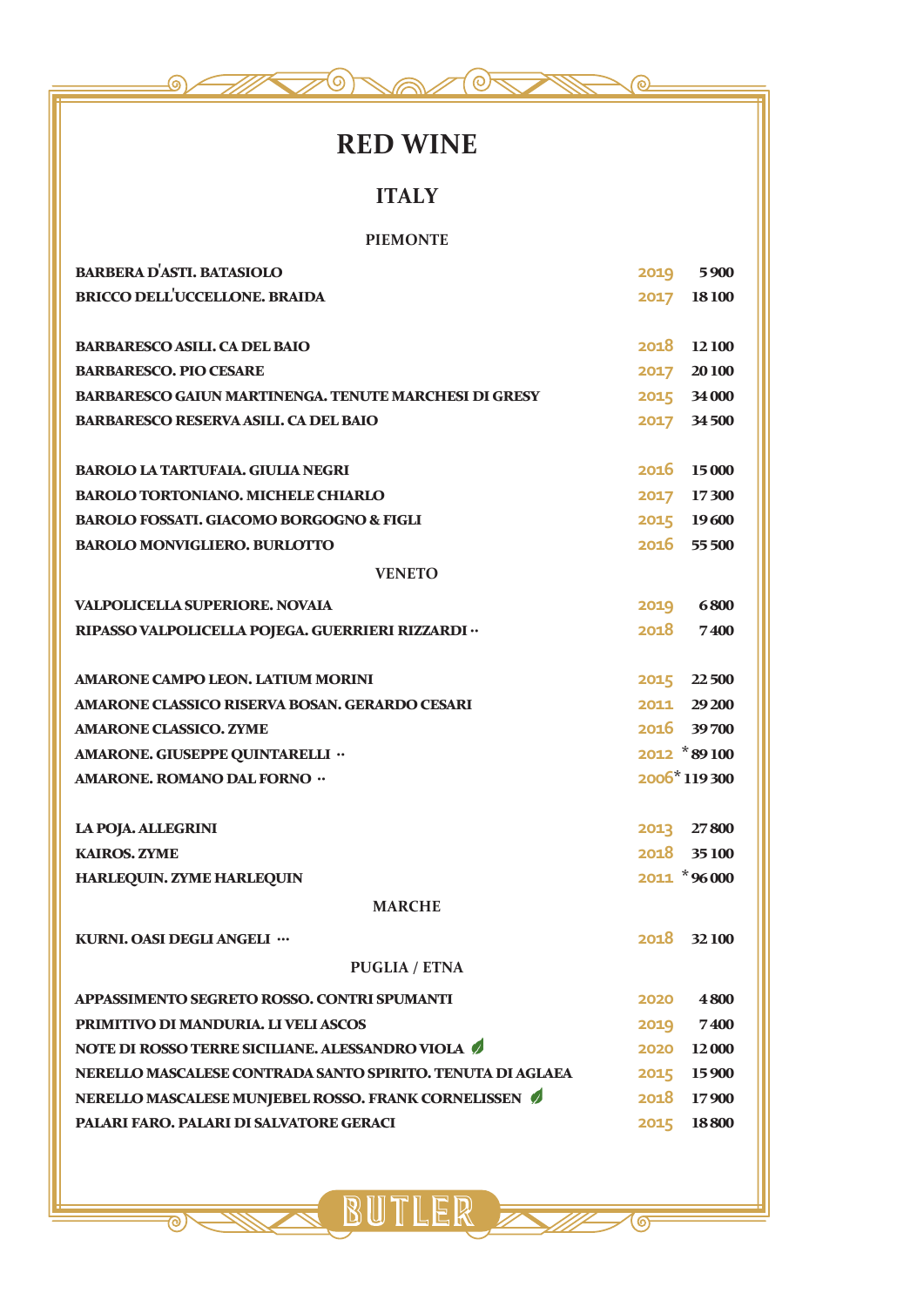

# **RED WINE**

## **ITALY**

#### **TOSCANA**

| CHIANTI CLASSICO CACCIATA, CASTELLANI              | 2019 5100     |
|----------------------------------------------------|---------------|
| <b>CHIANTI CLASSICO. RIECINE GAIOLE bio</b>        | 2020 12500    |
| VINO NOBILE DI MONTEPULCIANO. TENUTA LA BRACCESCA  | 2018 7900     |
| <b>BRUNELLO DI MONTALCINO. TENUTE SILVIO NARDI</b> | 2017 17800    |
| <b>BRUNELLO DI MONTALCINO. CASANOVA DI NERI</b>    | 2016 21 200   |
| <b>SOLDERA. CASE BASSE</b>                         | $2015*133500$ |
| <b>DEDICATO A WALTER. POGGIO AL TESORO</b>         | 2015 48600    |
| <b>IL BRUCIATO. TENUTA GUADO AL TASSO</b>          | 2020 11 000   |
| VILLA DONORATICO. TENUTA ARGENTIERA                | 2019 14 800   |
| LE VOLTE. TENUTA DELL'ORNELLAIA                    | 2020 16200    |
| <b>SAFFREDI. FATTORIA LE PUPILLE</b>               | 2014 25 000   |
| <b>GUADO AL TASSO. TENUTA GUADO AL TASSO</b>       | 2018 44 800   |
| ORNELLAIA, TENUTA DELL'ORNELLAIA                   | 2019 67500    |
| <b>SANGIOVESE ALI. DONNA LAURA</b>                 | 2020 4200     |
| <b>SASSI CHIUSI. BERTINGA</b>                      | 2016 11300    |
| <b>SILICUM. PODERE DEL PARADISO</b>                | 2018 12800    |
| <b>BARON UGO. MONTERAPONI</b>                      | 2012 24 200   |
| <b>FLACCIANELLO DELLA PIEVE. FONTODI</b>           | 2016 55000    |
|                                                    |               |
| <b>IL BORRO. IL BORRO</b>                          | 2017 22700    |
| 50 & 50. AVIGNONESI - CAPANNELLE                   | 2017 37500    |
| <b>GALATRONA. FATTORIA PETROLO</b>                 | 2012 58500    |
| ORNELLAIA, TENUTA DELL'ORNELLAIA                   | 2019 *71 900  |

SUTLER E

<u>ಾ</u>

 $\overline{\odot}$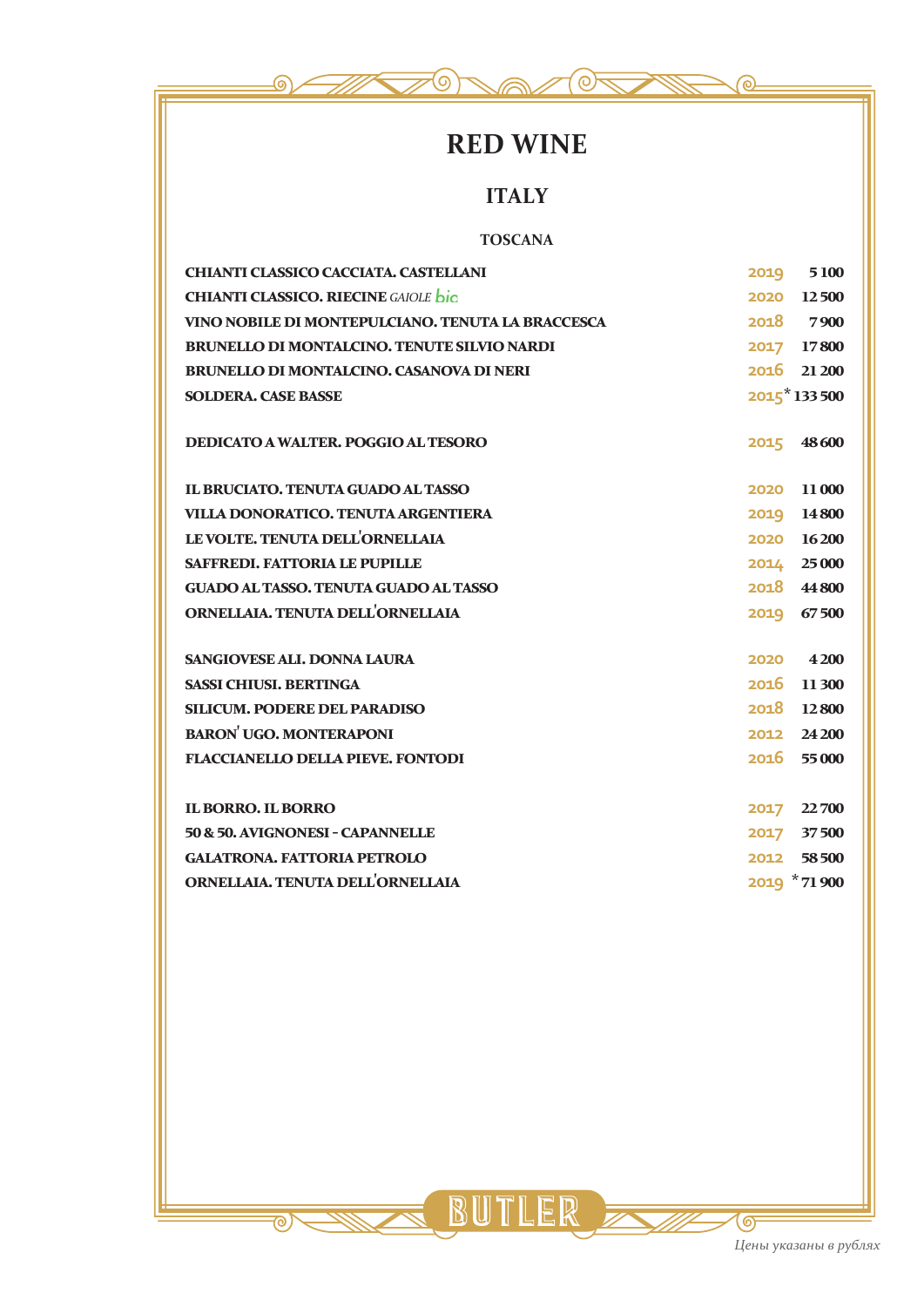| <b>RED WINE</b>                                                                                   |      |                          |
|---------------------------------------------------------------------------------------------------|------|--------------------------|
| <b>FRANCE</b>                                                                                     |      |                          |
| <b>BORDEAUX</b>                                                                                   |      |                          |
| <b>CHATEAU CAMBON LA PELOUSE</b> CRUBOURGEOIS SUPERIEUR                                           | 2016 | 10 900                   |
| ST - JULIEN AOC                                                                                   |      |                          |
| <b>CHATEAU LAGRANGE 3EME GRAND CRUCLASSE</b>                                                      | 2012 | 36 000                   |
| <b>CHATEAU BEYCHEVELLE 4ME GRAND CRU</b>                                                          | 2014 | 44 700                   |
| <b>CHATEAU LEOVILLE LAS CASES 2EME GRAND CRUCLASSE</b>                                            | 2007 | 65800                    |
| <b>ST - ESTEPHE AOC</b>                                                                           |      |                          |
| <b>CHATEAU PHELAN SEGUR</b>                                                                       | 2011 | 22600                    |
| <b>CHATEAU COS D'ESTOURNEL</b> 2ME GRAND CRUCLASSE                                                |      | 2010 *92800              |
| <b>MARGAUX AOC</b>                                                                                |      |                          |
|                                                                                                   |      |                          |
| <b>CHATEAU MALESCOT ST. EXUPERY 3EM GRAND CRUCLASSE</b><br><b>CHATEAU D'ISSAN</b> GRAND CRUCLASSE | 2013 | 24 200                   |
| <b>CHATEAU D'ANGLUDET</b>                                                                         | 2014 | 32100                    |
| <b>CHATEAU LASCOMBES 2ME CRUCLASSE</b>                                                            |      | 2005 29300<br>2016 36600 |
| <b>CHATEAU MARGAUX 1MEGRAND CRUCLASSE</b>                                                         |      | 2011*120 000             |
| PAUILLAC AOC                                                                                      |      |                          |
| <b>CHATEAU CLERC MILON GRAND CRUCLASSE</b>                                                        | 2012 | 35700                    |
| <b>CHATEAU D'ARMAILHAC</b> 5ME GRAND CRUCLASSE                                                    |      | 2012 35400               |
| <b>CHATEAU MOUTON ROTHSCHILD 1MEGRAND CRUCLASSE</b>                                               |      | 2008*165000              |
| <b>CHATEAU LATOUR</b> 1MEGRAND CRUCLASSE                                                          |      | 2005 253 200             |
| PESSAC - LEOGNAN AOC                                                                              |      |                          |
| <b>CHATEAU HAUT - BRION ROUGE IMEGRAND CRUCLASSE</b>                                              |      | 2005 255 900             |
| POMEROL AOC / ST - EMILION AOC                                                                    |      |                          |
| <b>CLOSERIE SAINT ROC. CHATEAU LE PUY CHINONAOC</b>                                               |      | 2016 19700               |
| <b>CHATEAU NENIN FUGUE DE NENIN</b>                                                               |      | 2014 15700               |
| <b>CHATEAU GOMBAUDE GUILLOT</b>                                                                   |      | 2014 24 100              |
| <b>CHATEAU GAZIN</b>                                                                              |      | 2015 33 200              |
| <b>ESPERANCE DE TROTANOY</b>                                                                      |      | 2016 36500               |
| <b>CHATEAU SOUTARD GRAND CRUCLASSE</b>                                                            |      | 2016 27000               |
| <b>CHATEAU CANON</b> 1ER CRUGRAND CRUCLASSE B                                                     |      | 2012 54600               |
| <b>VAL DU RHONE</b>                                                                               |      |                          |
| COTE - ROTIE BRUNE ET BLONDE DE GUIGAL. E.GUIGAL                                                  |      | 2018 27900               |
| <b>CHATEAUNEUF - DU - PAPE ARIOSO. CLOS SAOUMA</b>                                                | 2011 | 49900                    |
|                                                                                                   |      |                          |

SUTLER F

 $\overline{\textcircled{\circ}}$ 

 $\overline{\circ}$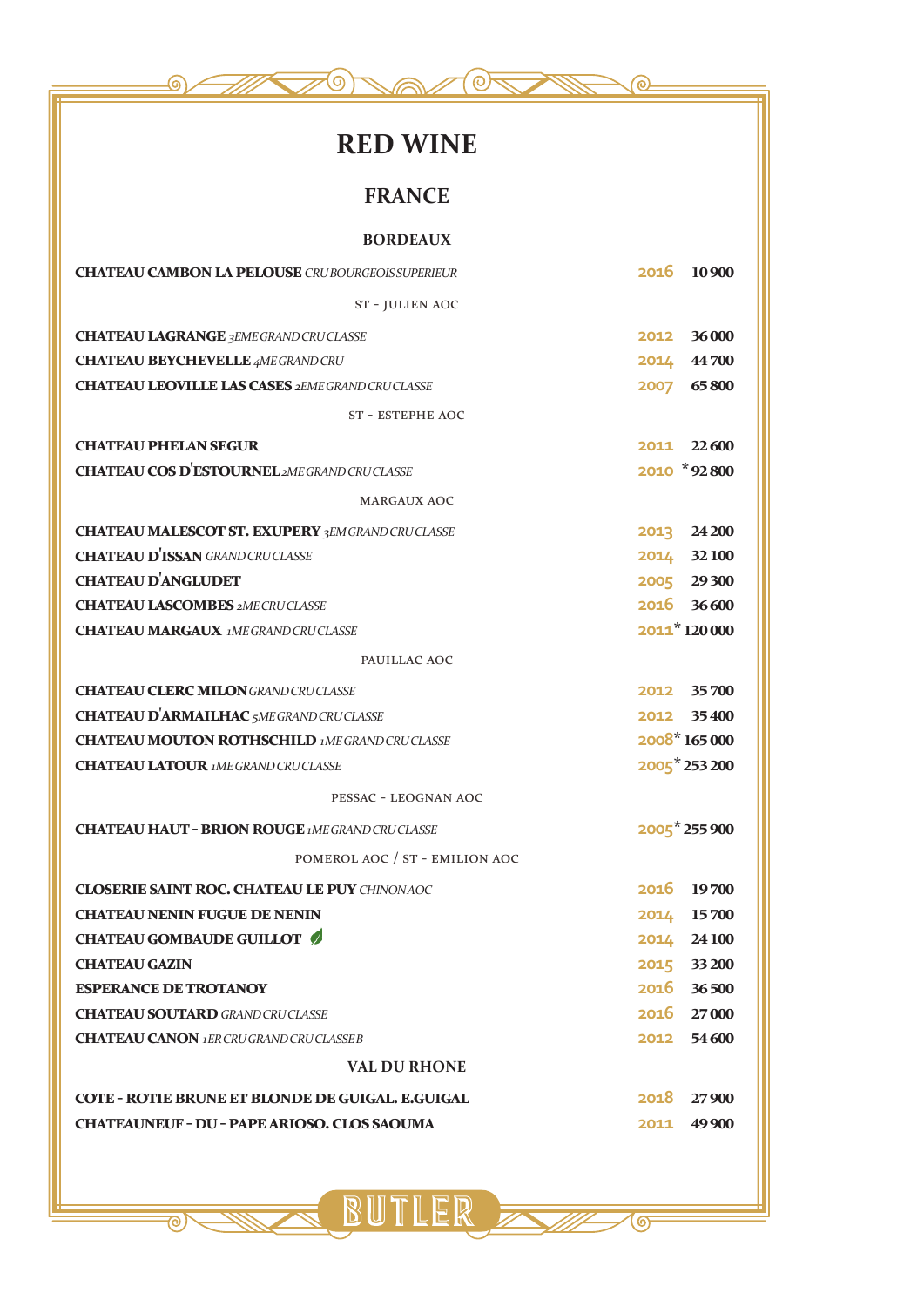# **RED WINE**

 $\odot$ 

ദ

### **FRANCE**

#### **CHAMPAGNE**

| <b>COTEAUX CHAMPENOIS CONFIANCE ROUGE. FRANCK PASCAL</b> | 2015 25 600 |  |
|----------------------------------------------------------|-------------|--|
| <b>COTEAUX CHAMPENOIS VRIGNY ROUGE. LELARGE PUGEOT</b>   | 2013 18300  |  |

#### **SPAIN**

| <b>CRIANZA RIOJA, BODEGAS BERONIA RIOJA</b>          | 2018 6400  |
|------------------------------------------------------|------------|
| <b>MARTINET BRU. MAS MARTINET</b> PRIORAT <b>bio</b> | 2020 12700 |
| <b>VALBUENA 5. VEGA SICILIA</b> RIBERA DEL DUERO     | 2016 54700 |
| USA                                                  |            |

| <b>OVERTURE. OPUS ONE OAKVILLEAVA</b>                     | 2017 61 200   |  |
|-----------------------------------------------------------|---------------|--|
| <b>OPUS ONE. BARON PHILIPPE DE ROTHSCHILD OAKVILLEAVA</b> | $2012*112500$ |  |
|                                                           | -2016         |  |

| <b>MALBEC RESERVA. VINA J. BOUCHON CHILE</b>       | 2020 | -6600       |
|----------------------------------------------------|------|-------------|
| <b>PINOT NOIR RESERVE, HEITLINGER GERMANY</b>      |      | 2018 9100   |
| <b>GRAND MALBEC LEV YASHIN. ALPASION ARGENTINA</b> |      | 2018 24 000 |

# **RUSSIAN WINE**

SPARKLING WINE

| <b>MATHATYM PO3OBOE БРЮТ</b>           | 2019 | 5000 |
|----------------------------------------|------|------|
| АБРАУ ДЮРСО ИМПЕРИАЛ ВИНТАЖ БРЮТ       | 2017 | 7800 |
| АБРАУ ДЮРСО ИМПЕРИАЛ ВИНТАЖ РОЗЕ БРЮТ  | 2016 | 7800 |
| <b>WHITE WINE</b>                      |      |      |
| ШАРДОНЕ. МАГНАТУМ                      | 2020 | 5300 |
| ШАРДОНЕ. АБРАУ ДЮРСО                   | 2018 | 5600 |
| РИСЛИНГ СЕМЕЙНЫЙ РЕЗЕРВ. ИМЕНИЕ СИКОРЫ | 2017 | 7500 |
| МАЛЬВАЗИЯ ПЕТРИКОР. ШУМРИНКА           | 2020 | 5500 |
| ТЕРРУАР БЬЯНКО. ГАЙ - КОДЗОР           | 2020 | 5500 |
| <b>RED WINE</b>                        |      |      |
| МЕРЛО СЕМИСАМ, ШУМРИНКА                | 2018 | 3100 |
| СИРА. МАНТРА                           | 2020 | 5500 |
| ПИНО НУАР. ЛОКО ЧИМБАЛИ                | 2019 | 3800 |
| КАБЕРНЕ СОВИНЬОН ВИНТАЖ. ФАНАГОРИЯ     | 2017 | 4400 |
| КАБЕРНЕ СОВИНЬОН. ЯЙЛА                 | 2020 | 9500 |
|                                        |      |      |

BUTLER

<u>ल</u>

ஏ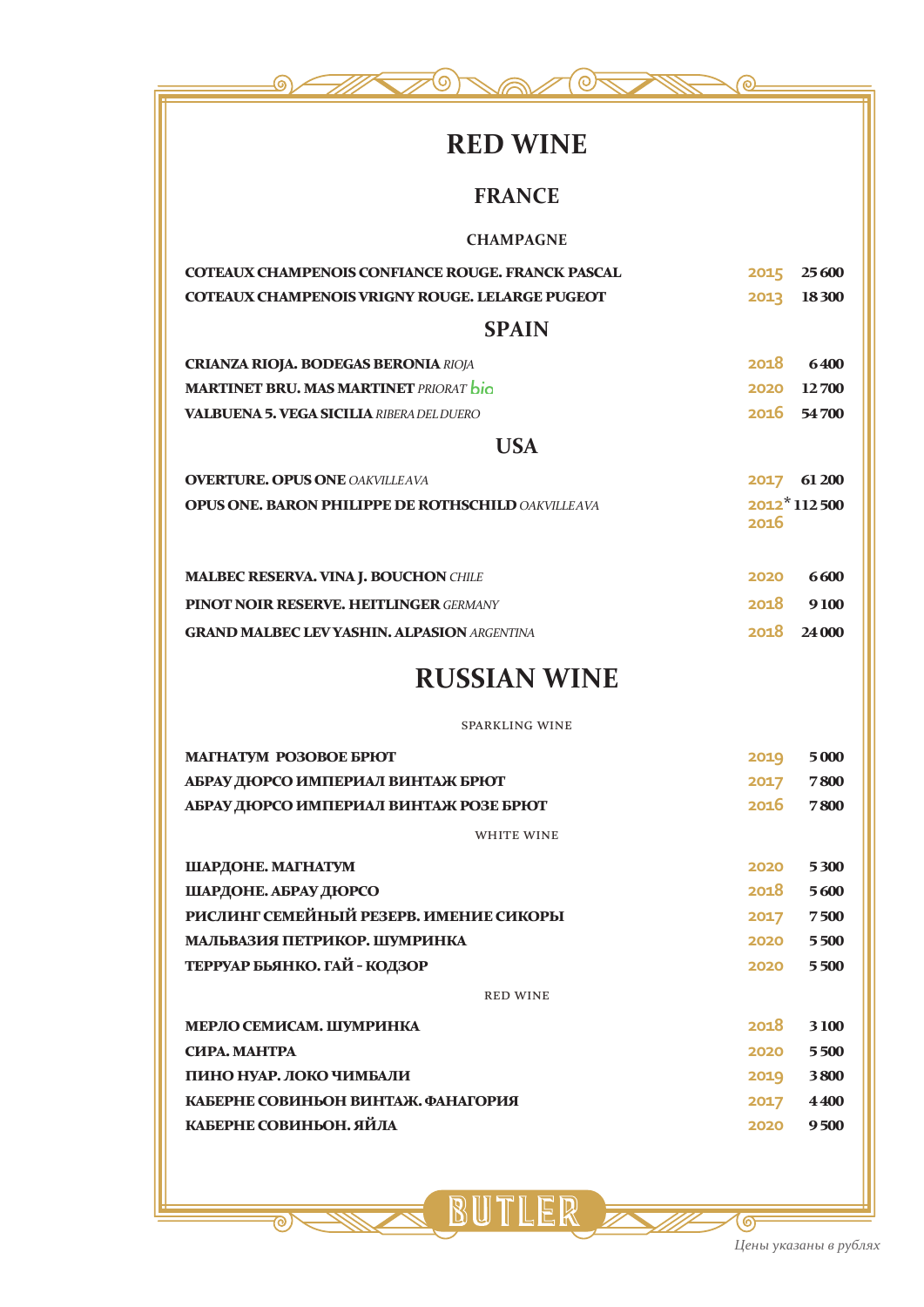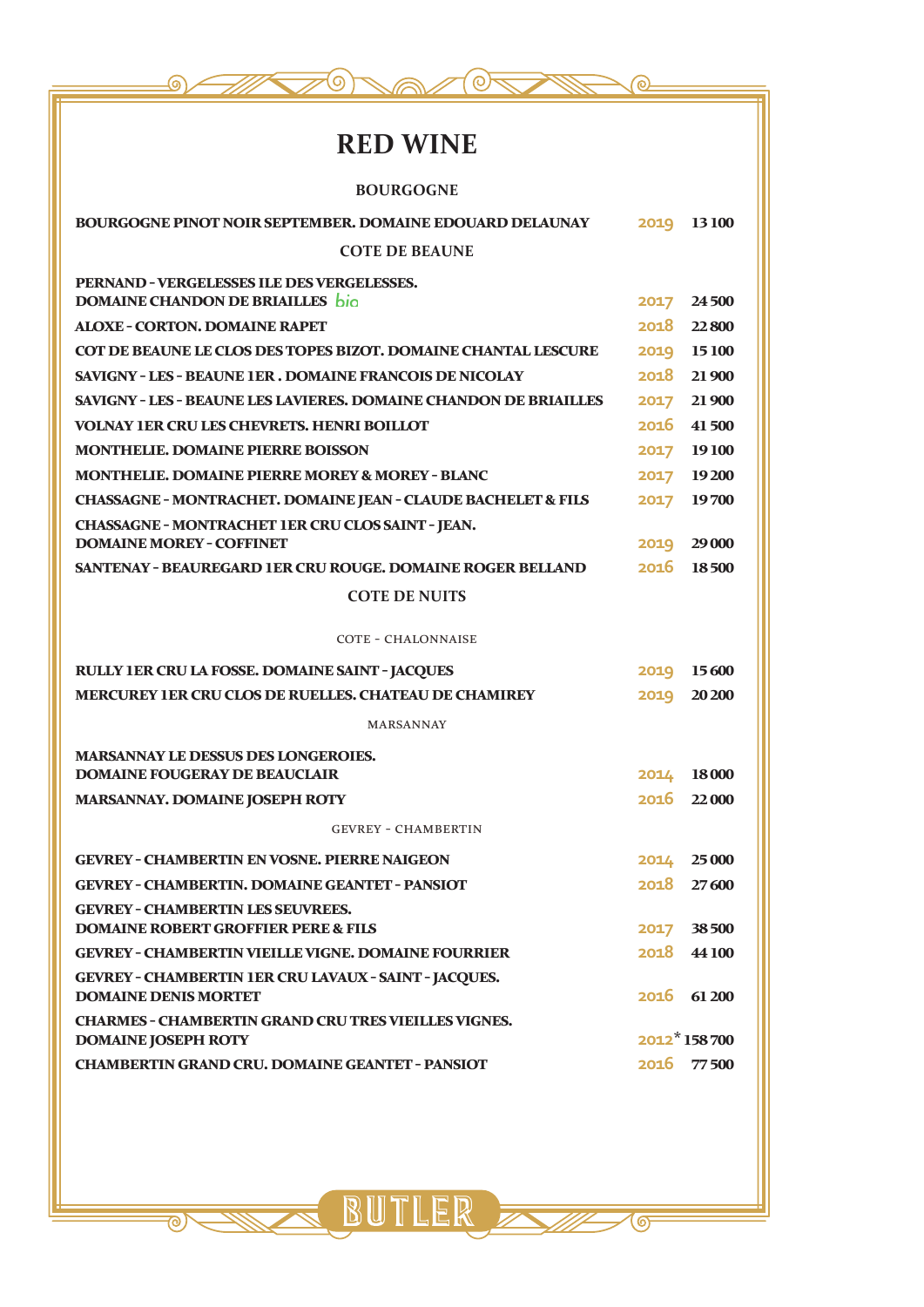

# **RED WINE**

| <b>MOREY - SAINT - DENIS</b>                                                                           |      |                           |
|--------------------------------------------------------------------------------------------------------|------|---------------------------|
| <b>CLOS DES LAMBRAYS GRAND CRU</b>                                                                     |      | 2009 <sup>*</sup> 133 500 |
| <b>CLOS DE TART GRAND CRU MOMMESSIN</b>                                                                |      | 2006*192100               |
| <b>CHAMBOLLE - MUSIGNY</b>                                                                             |      |                           |
| <b>CHAMBOLLE - MUSIGNY LES ATHETS. PIERRE NAIGEON bio</b>                                              | 2014 | 26600                     |
| <b>CHAMBOLLE - MUSIGNY LES CLOS DE L'ORME.</b><br><b>DOMAINE SYLVAIN CATHIARD ET FILS</b>              | 2017 | 45 200                    |
| <b>CHAMBOLLE - MUSIGNY 1ER CRU LES HAUTS - DOIX.</b><br><b>DOMAINE ROBERT GROFFIER PERE &amp; FILS</b> |      | 2016 66800                |
| <b>CHAMBOLLE - MUSIGNY 1ER CRU LES SENTIERS.</b><br><b>DOMAINE ROBERT GROFFIER PERE &amp; FILS</b>     | 2016 | 66800                     |
| <b>CHAMBOLLE - MUSIGNY 1ER CRU LES AMOUREUSES.</b><br><b>DOMAINE FRANCOIS BERTHEAU</b>                 | 2017 | 68300                     |
| <b>CHAMBOLLE - MUSIGNY 1ER CRU LES AMOUREUSES.</b><br><b>DOMAINE ROBERT GROFFIER PERE &amp; FILS</b>   |      | 2013 *93900               |
| <b>BONNES - MARES GRAND CRU. AEGERTER</b>                                                              | 2013 | 79 300                    |
| <b>BONNES - MARES GRAND CRU. DOMAINE FRANCOIS BERTHEAU</b>                                             |      | 2017 73800                |
| <b>BONNES - MARES GRAND CRU. DOMAINE GEORGES ROUMIER</b>                                               |      | 2018*188900               |
| <b>VOSNE - ROMANEE</b>                                                                                 |      |                           |
| <b>VOSNE - ROMANEE, DOMAINE DE BELLENE</b>                                                             | 2016 | 24 100                    |
| <b>VOSNE - ROMANEE 1ER CRU CLOS DES REAS. DOMAINE MICHEL GROS</b>                                      |      | 2016 36700                |
| <b>VOSNE - ROMANEE, DOMAINE GEORGES MUGNERET - GIBOURG</b>                                             | 2018 | 49600                     |
| <b>VOSNE - ROMANEE 1ER CRU LES CHAUMES. DOMAINE MEO - CAMUZET</b>                                      | 2017 | 68000                     |
| VOSNE - ROMANEE 1ER CRU LES BEAUX MONTS. DOMAINE JEAN GRIVOT                                           |      | 2017 56900                |
| ECHEZEAUX GRAND CRU. DOMAINE DES PERDRIX                                                               | 2017 | 48900                     |
| LA GRANDE RUE GRAND CRU MONOPOLE. NICOLE LAMARCHE                                                      |      | $2018*184800$             |
| <b>NUITS - SAINT - GEORGES</b>                                                                         |      |                           |
| NUITS - SAINT - GEORGES 1ER CRU LES PROCES, DAVID DUBAND                                               | 2017 | 26900                     |
| <b>NUITS - SAINT - GEORGES 1ER CRU LES TERRES BLANCHES.</b><br><b>DOMAINE DES PERDRIX</b>              | 2018 | 28700                     |
| NUITS - SAINT - GEORGES LES PLATEAUX. DOMAIN MONGEARD - MUGNERET                                       | 2012 | 31 600                    |
| NUITS - SAINT - GEORGES AUX LAVIERES. JEAN GRIVOT                                                      |      | 2016 34500                |
| NUITS - SAINT - GEORGES. DOMAINE MEO - CAMUZET                                                         | 2016 | 40 000                    |

<u>< BUTLER =</u>

 $\overline{\mathbf{e}}$ 

ஔ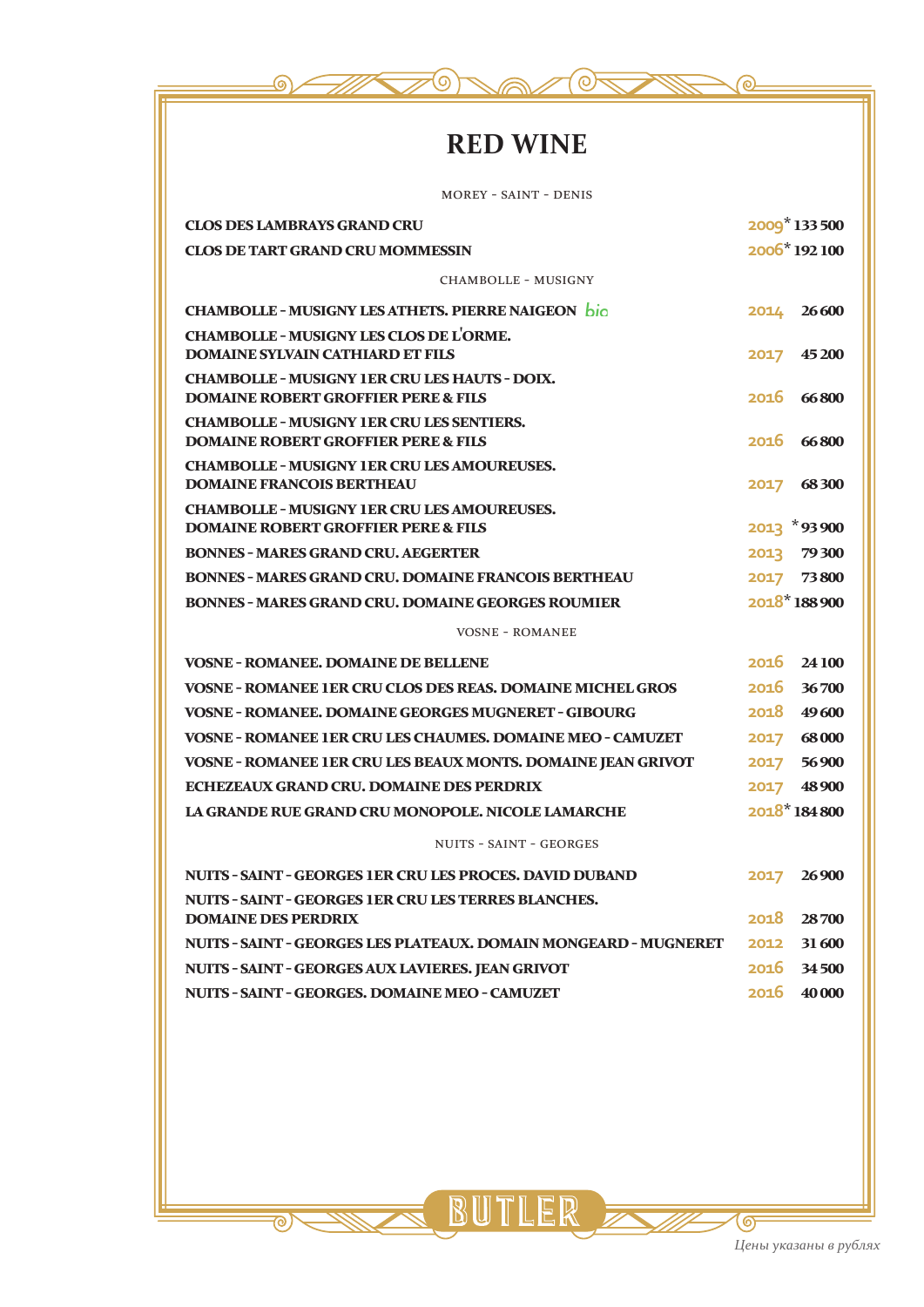

# **APERITIFS / DIGESTIVES**

| <b>ACQUAVITE FRUT DI LAMPONI</b>                                        |      | 4360   |
|-------------------------------------------------------------------------|------|--------|
| <b>ACQUAVITE DI ALBICOCCHE. POJER &amp; SANDRI</b>                      |      | 1530   |
| <b>ACQUAVITE DI CILIEGIE. POJER &amp; SANDRI</b>                        |      | 1530   |
| <b>GRAPPA SASSICAIA, TENUTA SAN GUIDO</b>                               |      | 2450   |
| <b>GRAPPA SAFFREDI. FATTORIA LE PUPILLE</b>                             |      | 1800   |
| <b>GRAPPA TIGNANELLO. ANTINORI</b>                                      |      | 1550   |
| <b>GRAPPA TRE SOLI TRE, BERTA</b>                                       |      | 2470   |
| <b>CALVADOS CORDON OR. PIERRE HUET</b>                                  |      | 2770   |
| <b>CALVADOS DU PERE LAIZE 20 ANS. PERE MAGLOIRE</b>                     |      | 2300   |
| <b>CALVADOS ANCESTRALE RESERVE. ROGER GROULT</b>                        |      | 6150   |
| <b>COGNAC EMBLEME, A.E. DOR</b>                                         |      | 1890   |
| COGNAC GRANDE CHAMPAGNE MILLESIME. DUBOSQUET                            | 1989 | 3100   |
| PINEAU DES CHARENTES MAXIME TRIJOL                                      |      | 600    |
| PINEAU DES CHARENTES MAXIME TRIJOL ROSE                                 |      | 600    |
| JERES OLOROSO 30 YEARS. HIDALGO LA GITANA FARAON                        |      | 2510   |
| JERES NAPOLEON AMONTILIADO 30 YEARS. HIDALGO LA GITANA FARAON           |      | 2510   |
| PORTO TAWNY 40 YEARS. MAYNARD'S                                         |      | 1840   |
| <b>AMARO VECCHIO AMARO DEL CAPO</b>                                     |      | 1600   |
| <b>AMARO QUINTESSENTIA</b>                                              |      | 850    |
| LIQUEUR ITALICUS ROSOLIO DI BERGAMOTTO                                  |      | 1050   |
| <b>SWEET WHITE WINE</b>                                                 |      |        |
| <b>TROCKEN BEEREN AUSLESE GRAND SELECTION. NITTNAUS AUSTRIA 375 MJI</b> | 2015 | 9500   |
| <b>CHATEAU D'YQUEM</b> FRANCE 375 MJI                                   | 2005 | 46 200 |
| <b>SWEET RED WINE</b>                                                   |      |        |
| <b>MERLINO DOLOMITI. POJER E SANDRI ITALY, TRENTINO 500MJI</b>          |      | 9800   |
| RECIOTO DELLA VALPOLICELLA CLASSICO. ACCORDINI STEFANO ITALY            | 2018 | 12500  |
| RECIOTO DELLA VALPOLICELLA CLASSICO. ALLEGRINI ITALY 500 M/I            | 2013 | 25 100 |
| VIN SANTO DEL CHIANTI CLASSICO. ROCCA DI MONTEGROSSI ITALY, 375MJ       | 2008 | 18900  |

BUT .ER

 $\odot$ 

 $\overline{\mathbf{e}}$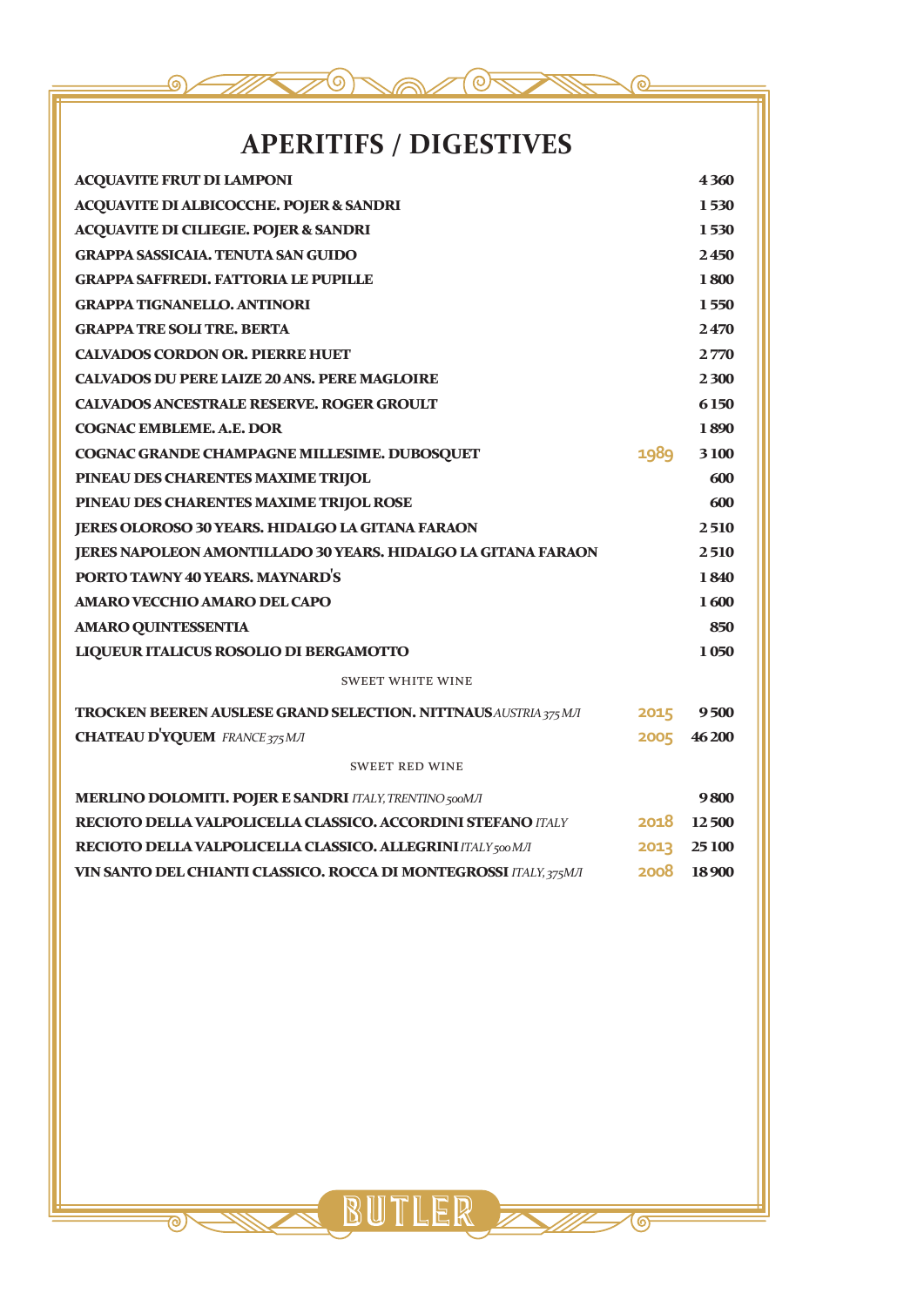

### **VERMOUT / ВЕРМУТ**

| <b>MARTINI BIANCO</b><br>Мартини Бьянко         | 100MJ    | 620 |
|-------------------------------------------------|----------|-----|
| <b>MARTINI ROSSO</b><br>Мартини Россо           | $100$ МЛ | 620 |
| <b>MARTINI EXTRA DRY</b><br>Мартини Экстра Драй | 100 мл   | 620 |

### **GRAPPA / ГРАППА**

| <b>INVECCHIATA 1846 MAZZETTI D'ALTAVILLA</b><br>Инвеккьята 1846 Мадзетти д'Альтавилла | $50$ M $\pi$ | 790  |
|---------------------------------------------------------------------------------------|--------------|------|
| IL MOSCATO DI NONINO MONOVITIGNO<br>Иль Москато ди Нонино Моновитиньо                 | 50 MJ        | 1120 |
| <b>SASSICAIA</b><br>Сассикая                                                          | 50 MJ        | 3150 |
| <b>FATTORIA LE PUPILLE SAFFREDI</b><br>Саффреди                                       | 50 MJ        | 1800 |
| <b>BRIC DEL GAIAN, BERTA</b><br>Брик дель Гайан, Берта Москато 100%                   | $50$ M $\pi$ | 2470 |
| TRE SOLI TRE, BERTA<br>Тре Соли Тре, Берта Неббиоло 100%                              | 50 MJ        | 2470 |
| <b>TIGNANELLO</b><br>Граппа Тиньянело                                                 | $50$ M $\pi$ | 1550 |

## **ACQUAVITE / АКВАВИТ**

| <b>ACQUAVITE DI ALBICOCCHE. POJER &amp; SANDRI</b><br>Аквавите Ди Альбикокке Пойер И Сандри | 50 MJ           | 1530 |
|---------------------------------------------------------------------------------------------|-----------------|------|
| <b>ACQUAVITE DI CILIEGIE. POJER &amp; SANDRI</b><br>Аквавите Ди Чиледжие Пойер И Сандри     | 50 M <i>J</i> I | 1530 |
| <b>IL PRUNUS DI NONINO</b><br>Иль Пруньюс ди Нонино                                         | 50 M <i>J</i> I | 1450 |
| IL PIRUS DI NONINO<br>Иль Пирус ди Нонино                                                   | 50 M <i>J</i> I | 1730 |
| <b>ACQUAVITE FRUT DI LAMPONI</b><br>Фрут Аквавите Ди Лампони                                | 50 M <i>J</i> I | 2360 |

BUTLER

 $\overline{\circ}$ 

த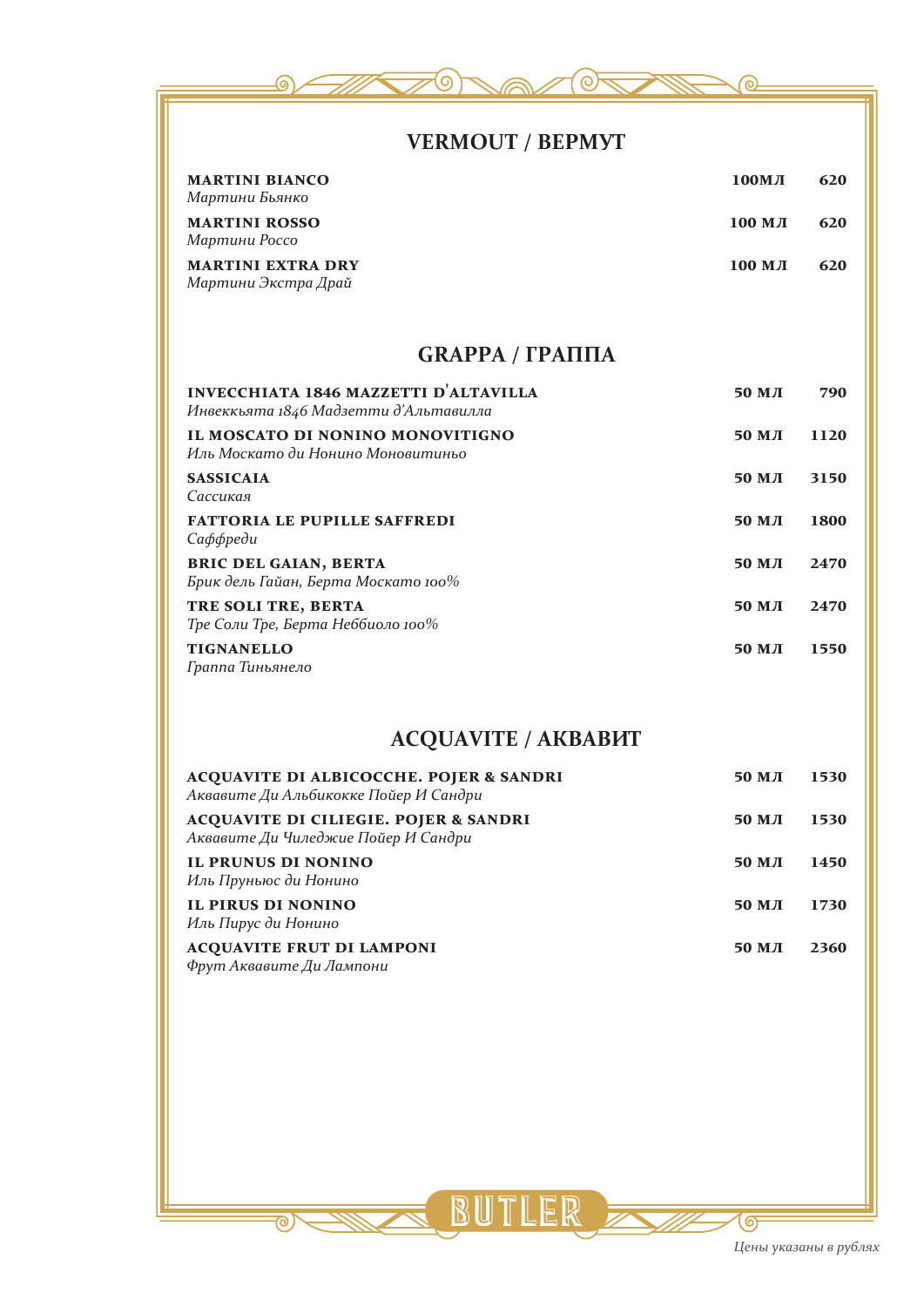

## **ORGANIC VODKA / ОРГАНИК ВОДКА**

| <b>CHISTI ROSI</b>                                                    | 50 MJI          | 530         |
|-----------------------------------------------------------------------|-----------------|-------------|
| Чистые Росы<br><b>CHISTI ROSI RYE</b><br>Чистые Росы из ржаного зерна | 50 MJI          | 530         |
| <b>SPELTA</b><br>Спельта                                              | 50 M <i>J</i> I | 960         |
| <b>VODKA / ВОДКА</b>                                                  |                 |             |
| <b>BAIKAL</b>                                                         | 50 MJI          | 410         |
| Байкал<br><b>BAIKAL ICE</b><br>Байкал Айс                             | 50 MJI          | 450         |
| <b>NERPA</b>                                                          | 50 MJI          | 540         |
| Hepna<br><b>ONEGIN</b>                                                | 50 M <i>J</i> I | 520         |
| Онегин                                                                |                 |             |
| GIN / ДЖИН                                                            |                 |             |
| <b>BEEFEATER</b>                                                      | 50 MJI          | 580         |
| Бифитер<br>BEEFEATER BLOOD ORANGE                                     | 50 MJI          | 630         |
| Бифитер Блад Орандж<br><b>BEEFEATER PINK</b>                          | 50 M <i>J</i> I | 630         |
| Бифитер пинк                                                          |                 |             |
| <b>HENDRICK'S</b><br>Хендрикс                                         | 50 MJI          | 1 1 8 0     |
| <b>FERDINAND'S</b>                                                    | 50 MJI          | 1 3 7 0     |
| Фердинандс<br><b>MONKEY 47</b>                                        | 50 MJI          | 1700        |
| Манки 47                                                              |                 |             |
| <b>TEQUILA / ТЕКИЛА</b>                                               |                 |             |
| <b>OLMECA BLANCO</b>                                                  | <b>50 МЛ</b>    | 550         |
| Ольмека Бланко<br><b>OLMECA GOLD</b>                                  | <b>50 МЛ</b>    | 630         |
| Ольмека Голд                                                          |                 |             |
| <b>OLMECA ALTOS PLATA</b><br>Ольмека Альтос Плата                     | 50 MJI          | 720         |
| <b>OLMECA ALTOS REPOSADO</b>                                          | <b>50 МЛ</b>    | 800         |
| Ольмека Альтос Репосадо<br>DON JULIO BLANCO                           | 50 MJI          | 1330        |
| Дон хулио бланко                                                      |                 |             |
| <b>PATRON SILVER</b><br>Патрон Сильвер                                | <b>50 МЛ</b>    | 1300        |
| PATRON REPOSADO                                                       | <b>50 МЛ</b>    | <b>1300</b> |
| Патрон Репосадо<br>PATRON ANEJO                                       | <b>50 МЛ</b>    | 1490        |
| Патрон Аньехо                                                         |                 |             |
|                                                                       |                 |             |

S BUTLER

கு

<u>ত্</u>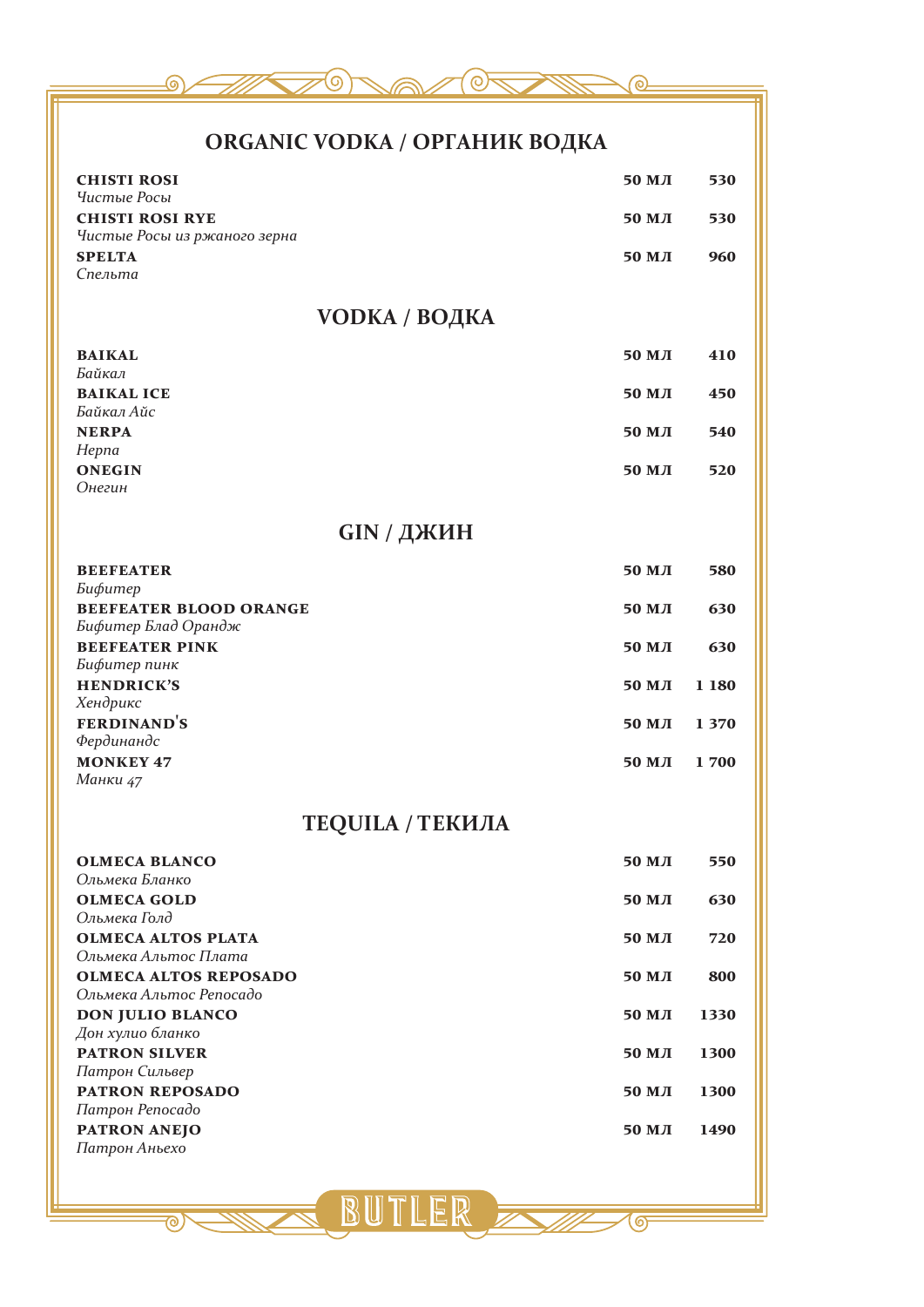| WHISKY / ВИСКИ<br>Scotch Whisky, Single Malt / Шотландский Виски Односолодовый |                 |      |
|--------------------------------------------------------------------------------|-----------------|------|
|                                                                                |                 |      |
| Speyside / Спейсайд                                                            |                 |      |
| THE GLENLIVET 12 Y.O. EXCELLENCE<br>Гленливет 12 лет Экселленс                 | 50 MJI          | 1160 |
| THE GLENLIVET 18 Y.O.<br>Гленливет 18 лет                                      | 50 MJI          | 1810 |
| THE GLENLIVET 21 Y.O.<br>Гленливет 21 лет                                      | 50 MJI          | 3820 |
| THE SINGLETON 12 Y.O.<br>Синглтон 12 лет                                       | 50 мл           | 1120 |
| THE SINGLETON 18 Y.O.<br>Синглтон 18 лет                                       | 50 M <i>J</i> I | 1930 |
| CARDHU 12 Y.O.<br>Карду 12 лет                                                 | 50 MJI          | 1160 |
| Lowland / Равнина                                                              |                 |      |
| <b>AUCHENTOSHAN 12 Y.O.</b><br>Акентошан 12 лет                                | 50 MJI          | 1050 |
| Highland / Высокогорье                                                         |                 |      |
| <b>MACALLAN 12 Y.O.</b><br>Макаллан 12 лет                                     | 50 MJI          | 1950 |
| <b>MACALLAN 18 Y.O.</b><br>Макаллан 18 лет                                     | 50 MJI          | 2860 |
| <b>GLENMORANGIE THE ORIGINAL 10 Y.O.</b><br>Гленморанджи Ориджинал 10 лет      | 50 MJI          | 1250 |
| GLENMORANGIE QUINTA RUBAN 14 Y.O.<br>Гленморанджи Кинта Рубан 14 лет           | 50 MJI          | 1570 |
| <b>GLENMORANGIE NECTAR DOR 12 Y.O.</b><br>Гленморанджи Нектар Д`Ор 12 лет      | 50 мл           | 1600 |
| <b>ABERFELDY 12 Y.O.</b><br>Аберфелди 12 лет                                   | 50 M J          | 1540 |
| Orkney islands / Оркнейские острова                                            |                 |      |
| HIGHLAND PARK 12 Y.O.<br>Хайлэнд Парк 12 лет                                   | 50 MJI          | 1230 |
| Islay / Остров Айлей                                                           |                 |      |
| LAGAVULIN 16 Y.O.<br>Лагавулин 16 лет                                          | <b>50 МЛ</b>    | 1750 |
| <b>ARDBEG UIGEADAIL</b><br>Ардбег Угадэл                                       | 50 MJI          | 1910 |
|                                                                                |                 |      |
|                                                                                |                 |      |
| <b>BUTLER ANTI-10</b>                                                          |                 |      |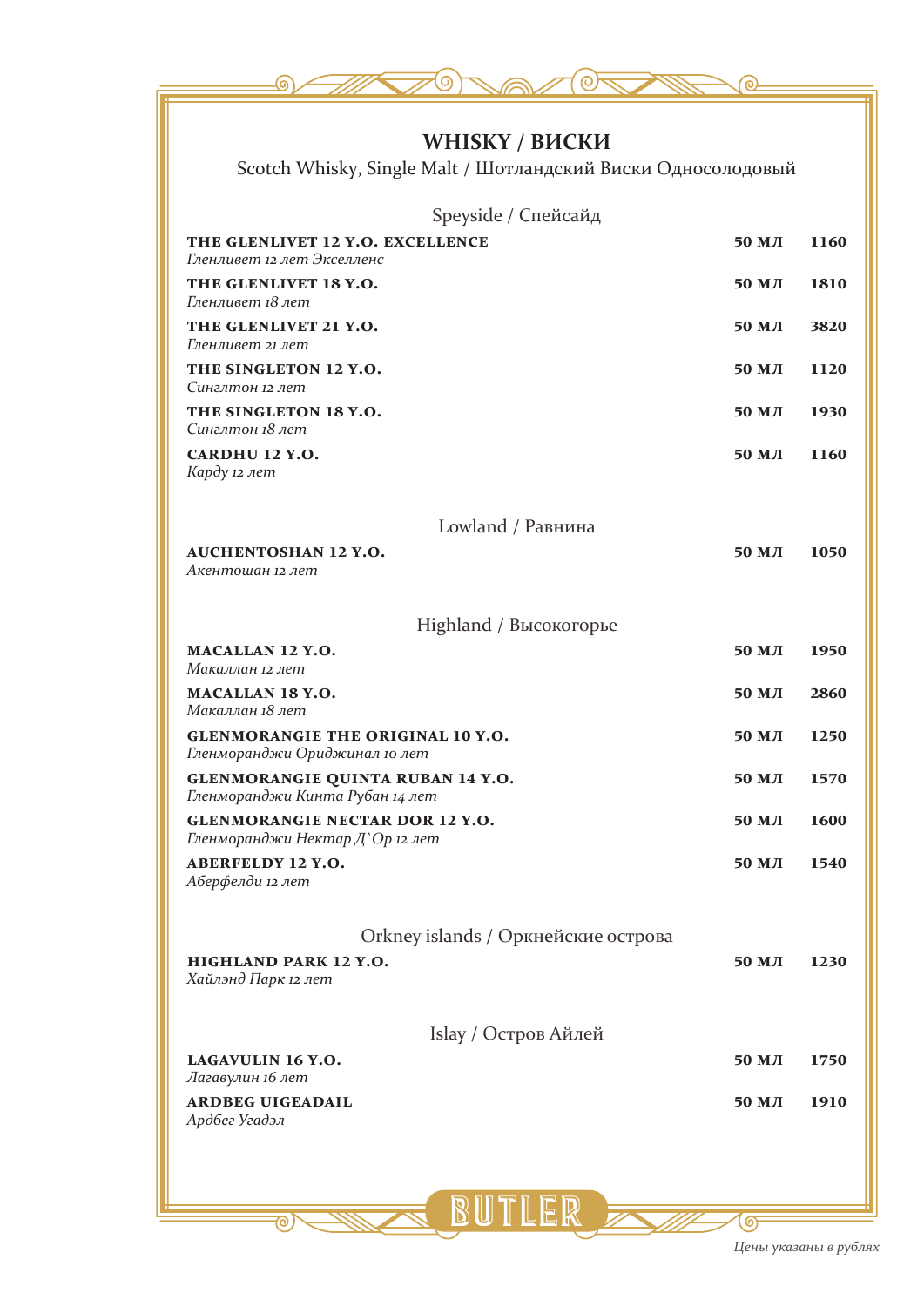| WHISKY / ВИСКИ                                                     |                 |             |
|--------------------------------------------------------------------|-----------------|-------------|
| Scotch Whisky, Blended / Шотландский Виски Бленд                   |                 |             |
| <b>CHIVAS REGAL 12 Y.O.</b><br>Чивас Ригал 12 лет                  | 50 M <i>J</i> I | 890         |
| <b>CHIVAS REGAL 15 Y.O.</b>                                        | 50 M <i>J</i> I | 1460        |
| ЧИВАС РИГАЛ 15 ЛЕТ<br><b>CHIVAS REGAL 18 Y.O.</b>                  | 50 M J          | 1650        |
| ЧИВАС РИГАЛ 18 ЛЕТ<br>ROYAL SALUTE 21 Y.O.                         | 50 M <i>J</i> I | 3710        |
| Роял Салют 21 год                                                  |                 |             |
| <b>CHIVAS THE ICON</b><br>Чивас Айкон                              | 50 MJI          | 20630       |
| <b>CHIVAS REGAL MIZUNARA</b><br>Чивас Ригал Мидзунара              | $50$ M $\pi$    | 1470        |
|                                                                    |                 |             |
| Irish Whisky / Ирландский Виски<br><b>JAMESON</b>                  | 50 MJ           | 740         |
| Джемесон<br><b>JAMESON BLACK BARREL</b>                            | 50 MJI          | 840         |
| Джемесон Блэк Баррель<br>TEELING SINGLE MALT IRISH WHISKEY         | 50 MJI          | 1350        |
| Тилинг Сингл Молт                                                  |                 |             |
| Bourbon / Бурбон                                                   |                 |             |
| <b>BULLEIT BOURBON</b><br>Буллет Бурбон                            | 50 MJI          | 790         |
|                                                                    |                 |             |
| Japan Whisky / Японский Виски                                      |                 |             |
| <b>NIKKA TAKETSURU PURE MALT</b>                                   | 50 M <i>J</i> I | <b>1400</b> |
| Никка Такецуру Пьюр Молт                                           |                 |             |
| <b>COGNAC / КОНЬЯК</b>                                             |                 |             |
| <b>MARTELL VSOP</b><br>Мартель VSOP                                | 50 MJI          | 1070        |
| <b>MARTELL XO</b>                                                  | 50 MJI          | 2950        |
| Мартель ХО<br><b>MARTELL CHANTELOUP XXO</b>                        | 50 M <i>J</i> I | 3450        |
| Мартель Шантелу ХХО<br><b>HENNESSY VSOP</b>                        | 50 M <i>J</i> I | 1490        |
| Хеннесси VSOP                                                      |                 |             |
| <b>HENNESSY XO</b><br>Хеннесси ХО                                  | 50 M <i>J</i> I | 2940        |
| HENNESSY PARADIS IMPERIAL<br>Хеннесси Паради Империал              | 50 MJI          | 18730       |
| <b>LHERAUD COGNAC CUVEE 10</b>                                     | 50 MJI          | 1790        |
| Леро Коньяк Кюве 10<br><b>A.E. DOR EMBLEME</b>                     | 50 MJI          | 1890        |
| А.Е. Дор Эмблем<br><b>FRAPIN VIP XO</b>                            | 50 M <i>J</i> I | 2960        |
| Фрапен VIP XO<br>COGNAC GRANDE CHAMPAGNE MILLESIME 1989. DUBOSQUET | 50 MJI          | 3100        |
| Коньяк Гранд Шампань 1989 Дюбоске                                  |                 |             |
|                                                                    |                 |             |
|                                                                    |                 |             |

<u>ල</u>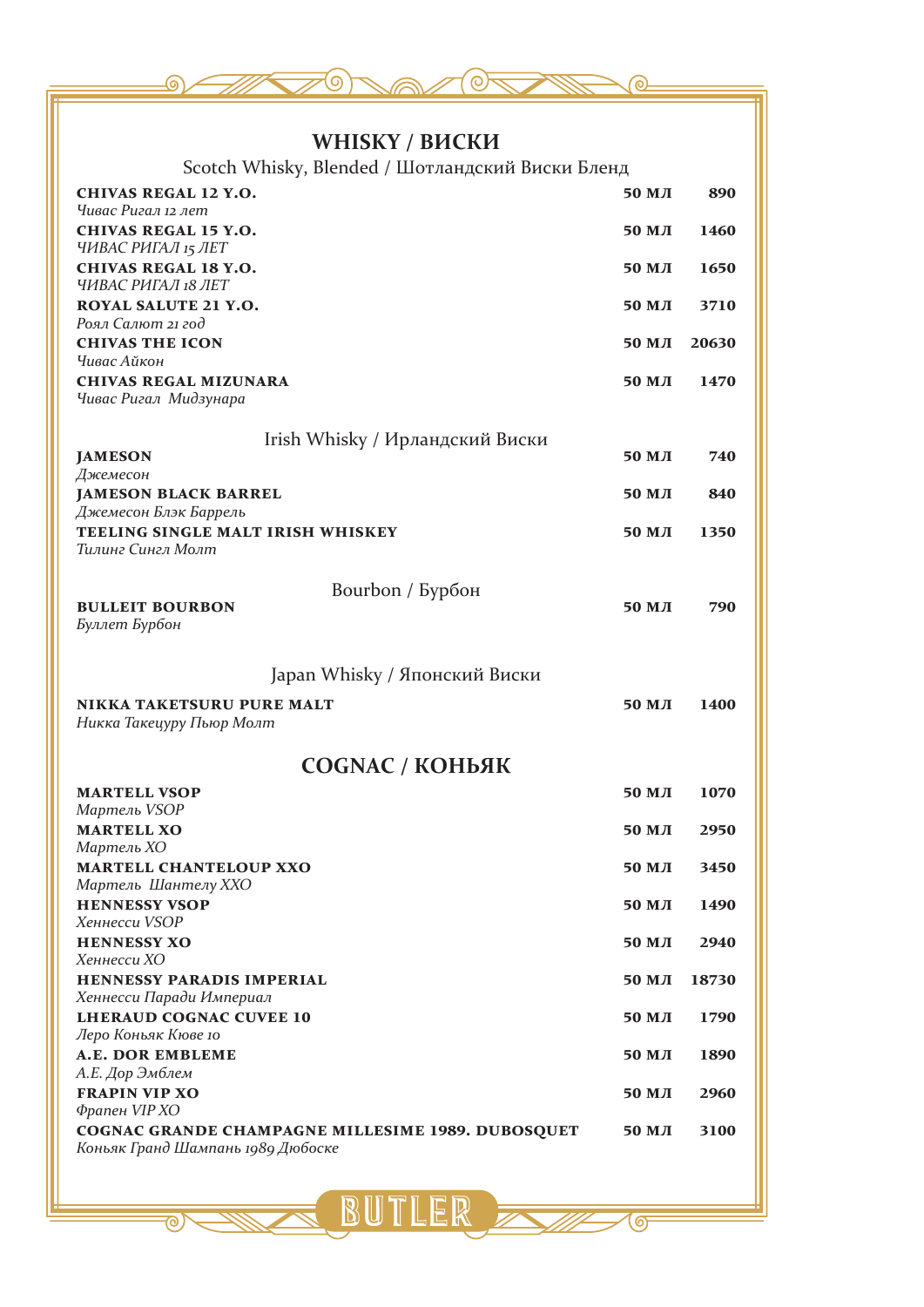

#### **ARMAGNAC / АРМАНЬЯК**

| <b>CHATEAU DE LAUBADE VSOP</b><br>Шато де Лобад VSOP                                                             | 50 M J | 1120 |
|------------------------------------------------------------------------------------------------------------------|--------|------|
| <b>SAMALENS BAS ARMAGNAC NAPOLEON</b><br>Самаленс Ба Арманьяк Наполеон                                           | 50 M J | 1400 |
| <b>BARON G. LEGRAND NAPOLEON 10 ANS BAS ARMAGNAC</b><br>Барон Г. Легран Наполеон 10 лет                          | 50 M J | 1450 |
| <b>SEMPE VIEIL ARMAGNAC 1980</b><br>Семпэ Вьей Арманьяк 1980                                                     | 50 M J | 2150 |
| <b>CALVADOS / КАЛЬВАДОС</b>                                                                                      |        |      |
| <b>ROGER GROULT RESERVE</b><br>Роже Грульт Резерв                                                                | 50 M J | 1030 |
| COEUR DE LION CALVADOS PAYS D'AUGE VSOP.<br><b>CHRISTIAN DROUIN</b><br>Кёр де Лион Пэй д'Ож ВСОП. Кристиан Друэн | 50 M J | 1430 |
| DU PERE LAIZE 20 ANS. PERE MAGLOIRE<br>Дю Пер Лэз 20 лет. Пер Маглуар                                            | 50 M J | 2300 |
| <b>CALVADOS CORDON OR. PIERRE HUET</b><br>Кальвадос Кордон Ор Пьер Юэ                                            | 50 MJ  | 2770 |

## **PINEAU DES CHARENTES / ПИНО ДЕ ШАРАНТ**

| LHERAUD PINEAU DES CHARENTES MAXIME TRIJOR<br>Леро Пино де Шарант Максим Трижоль | $50$ M $\pi$ | 600 |
|----------------------------------------------------------------------------------|--------------|-----|
| LHERAUD PINEAU DES CHARENTES MAXIME TRIJOR ROSE                                  | $50$ M $\pi$ | 600 |
| Леро Пино де Шарант Максим Трижоль Розе                                          |              |     |

### **RUM / РОМ**

Extra Aged Rum / Выдерженный Ром

| Cuba / Ky <sub>b</sub> a                                    |                 |      |
|-------------------------------------------------------------|-----------------|------|
| <b>VARADERO ANEJO 3 ANOS</b><br>Варадеро Аньехо з года      | 50 MJI          | 550  |
| <b>HAVANA CLUB ANEJO 7 ANOS</b><br>Гавана Клаб Аньехо 7 Лет | 50 MJ           | 980  |
| United Kingdom / Соединенное Королевство                    |                 |      |
| <b>ANGOSTURA AGED 5 YEARS</b><br>Ангостура Эйджид 5 Лет     | 50 M J          | 730  |
| Guatemala / Гватемала                                       |                 |      |
| ZACAPA 23 Y.O.<br>Закапа 23 года                            | 50 MJI          | 1430 |
| ZACAPA XO<br>Закапа ХО                                      | 50 M <i>J</i> I | 2180 |
|                                                             |                 |      |

 $\mathbb{B}$ 

ಗಾ

ெ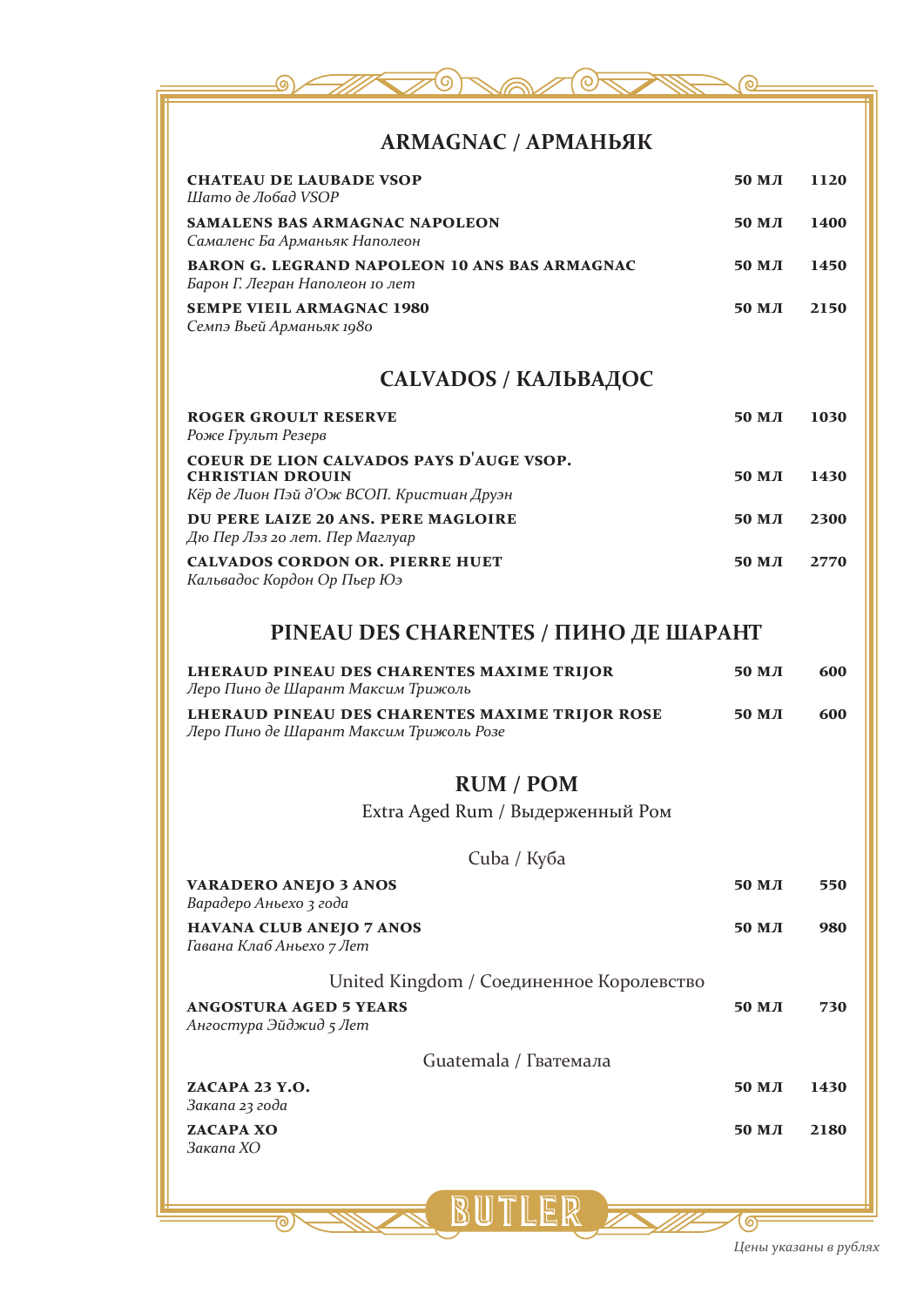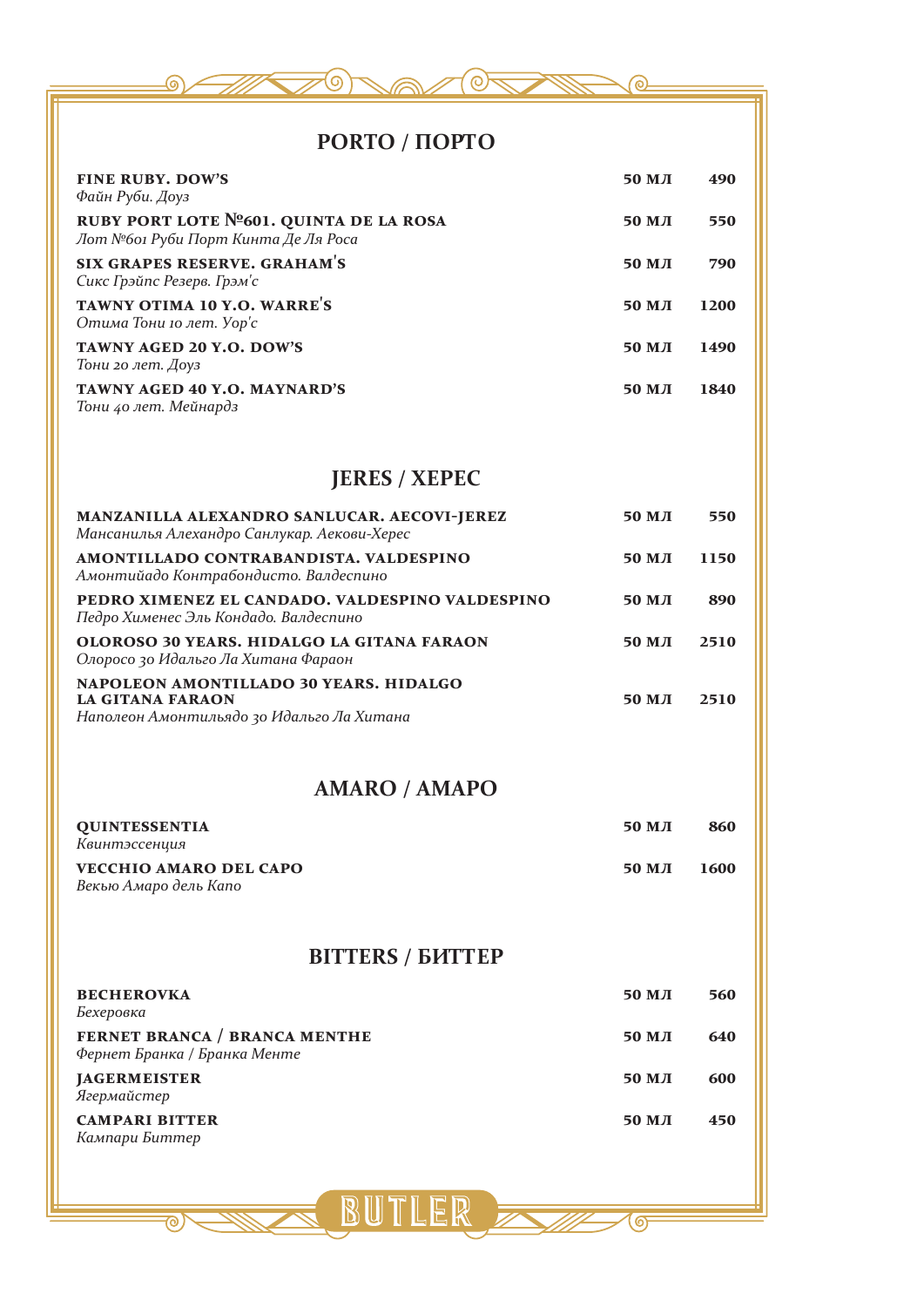

*светлое , Фильтрованное , Италия*

**M'anis rossa / М'анис красное 500 мл 790** *тёмное, на двойном солоде, Фильтрованное, Италия*

൳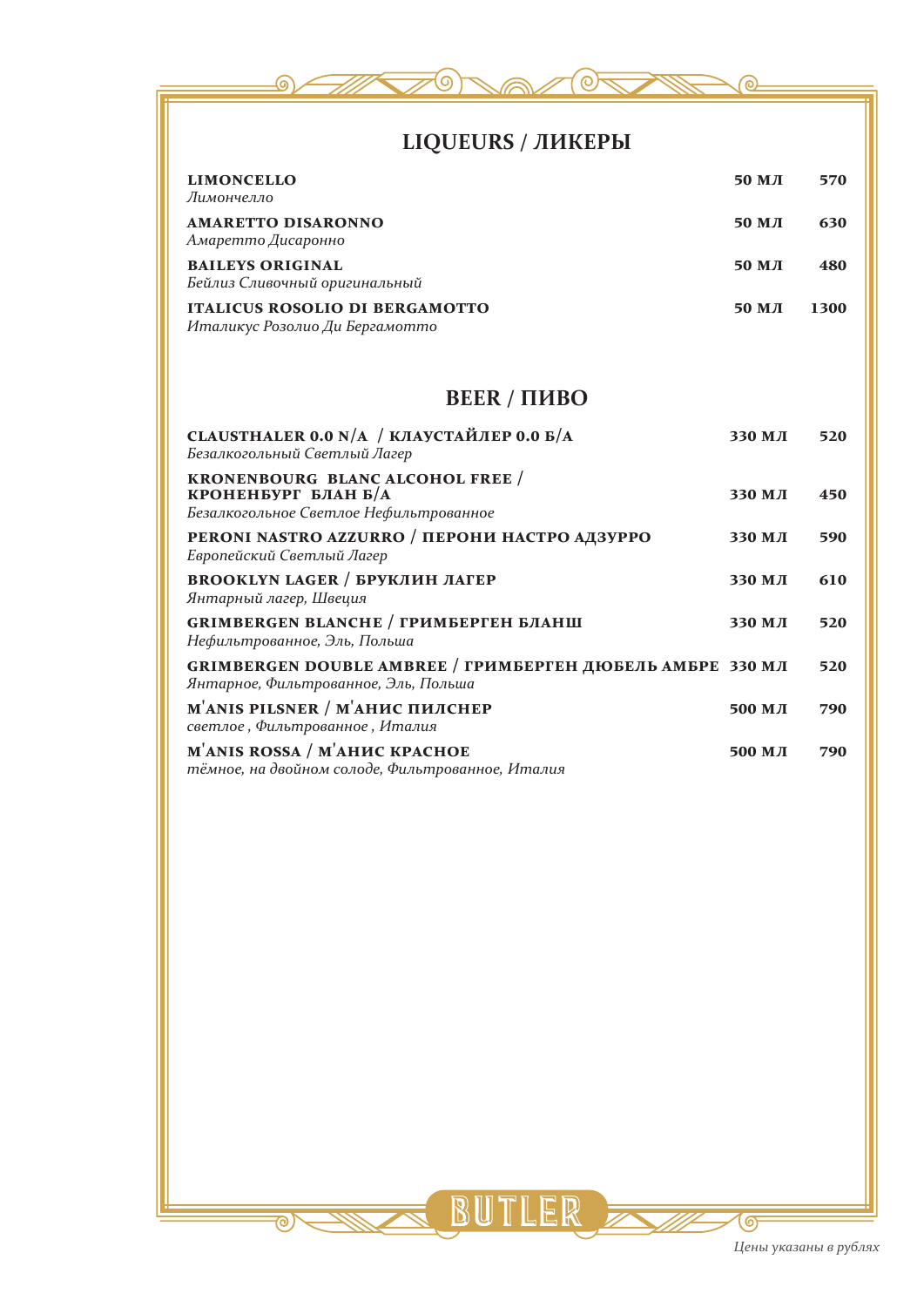

## **ACQUA MINERALE NATURALE / МИНЕРАЛЬНАЯ ВОДА**

Still / Без Газа

| <b>AQUA RUSSA</b><br>Аква Русса                                                                                              | 250 МЛ       | 250 |
|------------------------------------------------------------------------------------------------------------------------------|--------------|-----|
| <b>AQUA RUSSA</b><br>Аква Русса                                                                                              | 500 МЛ       | 380 |
| <b>SAN BENEDETTO</b><br>Сан Бенедетто                                                                                        | 250 мл       | 580 |
| <b>SAN BENEDETTO</b><br>Сан Бенедетто                                                                                        | 750 МЛ       | 850 |
|                                                                                                                              |              |     |
| Sparkling / С Газом<br><b>AQUA RUSSA</b>                                                                                     | 250 МЛ       | 250 |
| Аква Русса                                                                                                                   |              |     |
| <b>AQUA RUSSA</b><br>Аква Русса                                                                                              | 500 МЛ       | 380 |
| <b>SAN BENEDETTO</b><br>Сан Бенедетто                                                                                        | 250 МЛ       | 580 |
| <b>SAN BENEDETTO</b><br>Сан Бенедетто                                                                                        | 750 МЛ       | 850 |
| <b>SPARKLING DRINKS / ГАЗИРОВАННЫЕ НАПИТКИ</b>                                                                               |              |     |
|                                                                                                                              |              |     |
| COCA-COLA, COCA-COLA ZERO, FANTA, SPRITE,<br><b>SCHWEPPES TONIC</b><br>Кока-кола, кока-кола зеро, фанта, спрайт, швепс тоник | 200 МЛ       | 320 |
| FEVER-TREE PREMIUM GINGER ALE<br>Фиве-три премиум джинджер эль                                                               | <b>200МЛ</b> | 460 |
| <b>FEVER-TREE ELDERFLOWER TONIC</b><br>Фиве-три Элдерфлауэр тоник                                                            | <b>200МЛ</b> | 460 |
| <b>JUICE and NECTAR IL PRIMO / COKH H HEKTAPH IL PRIMO</b>                                                                   |              |     |
|                                                                                                                              |              |     |
| ORANGE, APPLE, CHERRY, TOMATO, PEACH, PINEAPPLE<br>Апельсин, Яблоко, Вишня, Томат, Персик, Ананас                            | 200 мл       | 320 |
| <b>FRESH JUICES / СВЕЖЕВЫЖАТЫЕ СОКИ</b>                                                                                      |              |     |
| <b>ORANGE / GRAPEFRUIT / LEMON</b><br>Апельсин / Грейпфрут / Лимон                                                           | 250 МЛ       | 450 |
| CARROT / CELERY / APPLE<br>Морковь / Сельдерей / Яблоко                                                                      | 250 МЛ       | 450 |
| <b>PINEAPPLE</b>                                                                                                             | 250 МЛ       | 850 |
| Ананас                                                                                                                       |              |     |
| <b>TOMATO</b><br>Томат                                                                                                       | 250 МЛ       | 780 |
| <b>POMEGRANATE</b><br>Гранат                                                                                                 | 250 МЛ       | 800 |
|                                                                                                                              |              |     |
| BUTLER FOR                                                                                                                   |              |     |
|                                                                                                                              |              |     |

<u> ඉ</u>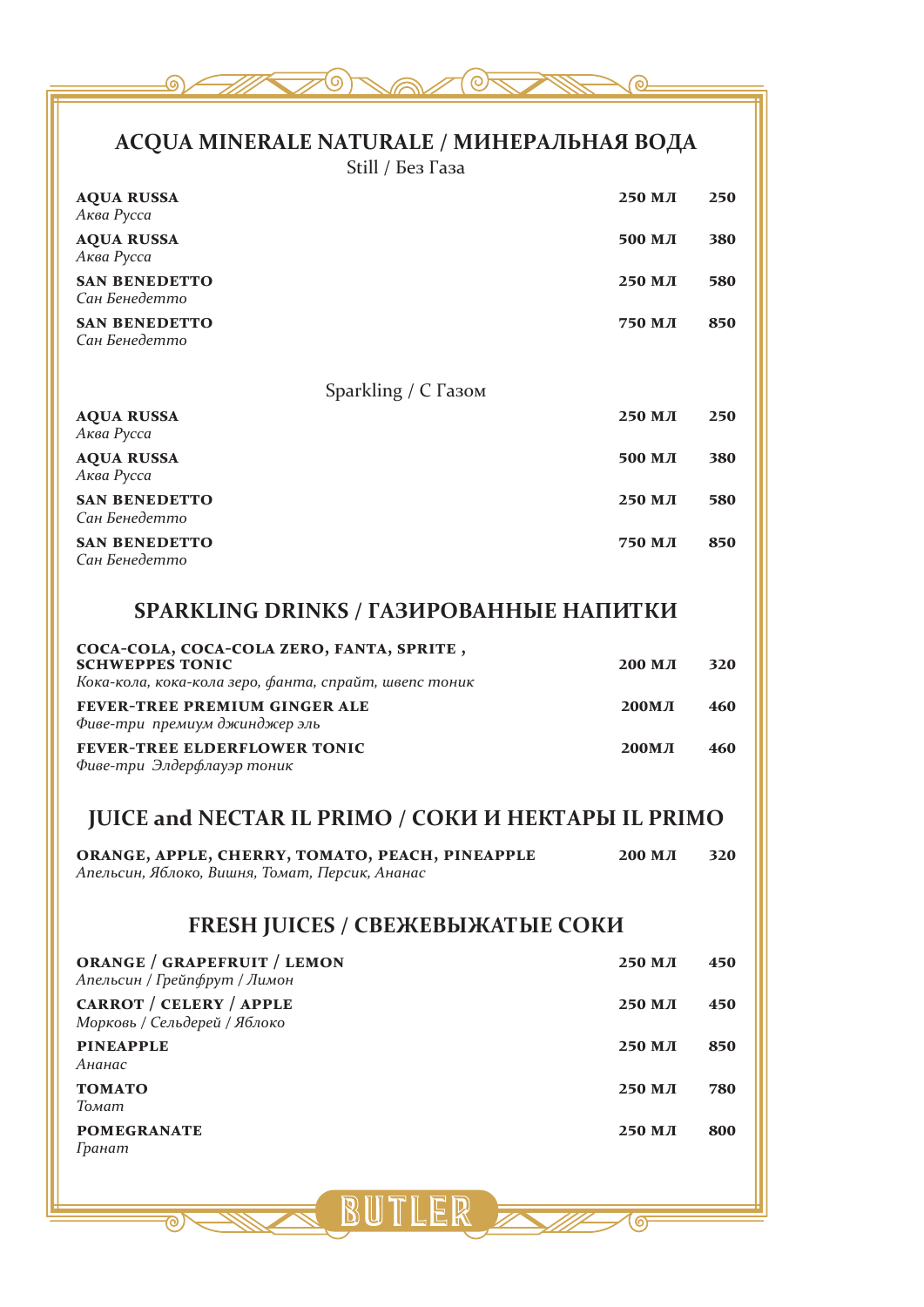| СОҒҒЕЕ / КОФЕ                                                                                                                     |     |  |
|-----------------------------------------------------------------------------------------------------------------------------------|-----|--|
| <b>RISTRETTO</b><br>Pucmpemmo                                                                                                     | 320 |  |
| <b>ESPRESSO</b><br>Эспрессо                                                                                                       | 320 |  |
| <b>DOUBLE ESPRESSO</b><br>Двойной Эспрессо                                                                                        | 410 |  |
| <b>AMERICANO</b><br>Американо                                                                                                     | 320 |  |
| <b>MACCHIATO</b><br>Makuamo                                                                                                       | 320 |  |
| <b>CAPPUCCINO</b><br>Каппучино                                                                                                    | 420 |  |
| <b>LATTE</b><br><b>Латте</b>                                                                                                      | 490 |  |
| <b>FLAT WHITE</b><br>Флэт уайт                                                                                                    | 550 |  |
| * At your request, any coffee can be prepared without caffeine<br>По Вашему желанию любой кофе может быть приготовлен без кофеина |     |  |
| <b>COCKTAILS / КОКТЕЙЛИ</b>                                                                                                       |     |  |
| PORNSTAR MARTINI / ПОРНСТАР МАРТИНИ                                                                                               | 950 |  |

| PORNSTAR MARTINI / ПОРНСТАР МАРТИНИ<br>Homemade vanilla vodka, passion fruit, sugar syrup / Домашняя ванильная водка,<br>Маракуйя, сахарный сироп              | 950 |
|----------------------------------------------------------------------------------------------------------------------------------------------------------------|-----|
| <b>KIR ROYALE / КИР РОЯЛЬ</b><br>Black currant liqueur, prosecco / Ликёр черная смородина, просекко                                                            | 990 |
| <b>NEGRONI</b> / НЕГРОНИ<br>Campari, rosso vermouth, gin / Кампари, россо вермут, джин                                                                         | 850 |
| <b>BELLINI / БЕЛЛИНИ</b><br>Peche liqueur, peche puree, prosecco / Персиковый ликёр, персиковое пюре,<br>просекко                                              | 990 |
| ROSSINI / РОССИНИ<br>Strawberry liqueur, strawberry, prosecco / Ликёр клубника, клубника, просекко                                                             | 990 |
| <b>FRANGOLINI / ФРАНГОЛИНИ</b><br>Raspberry liqueur, raspberry, prosecco / Малиновый ликёр, малина, просекко                                                   | 990 |
| SGRAPPINO / СГРАППИНО<br>Grappa, sparkling wine, lime sorbet / Граппа, игристое вино, лаймовый сорбет                                                          | 920 |
| PRIMAVERA / ПРИМАВЕРА<br>Homemade vanilla vodka, raspberry puree, cremette, sugar syrup/ Домашняя<br>ванильная водка, малиновое пюре, сахарный сироп, креметте | 920 |
| VENETO-SICILIANO / ВЕНЕТО-СИЦИЛИАНО<br>Amaretto liqueur, pineapple juice, egg white, lemon juice/ Амаретто Ликёр,<br>ананасовый сок, белок, лимонный фреш      | 830 |
| PEDRO MANHATTAN / ПЕДРО МАНХЭТТЕН<br>Bourbon, pedro ximenes, bitter/ Бурбон, педро хименес, биттер                                                             | 800 |
| GRAPEFRUIT COSMO / ГРЕЙПФРУТОВЫЙ КОСМО<br>Grapefruit vodka, triple sea, bitter campari / Водка грейпфрут, трипл сек,<br>биттер кампари                         | 750 |
|                                                                                                                                                                |     |

BUTLER

FZ.

 $\overline{\circ}$ 

ு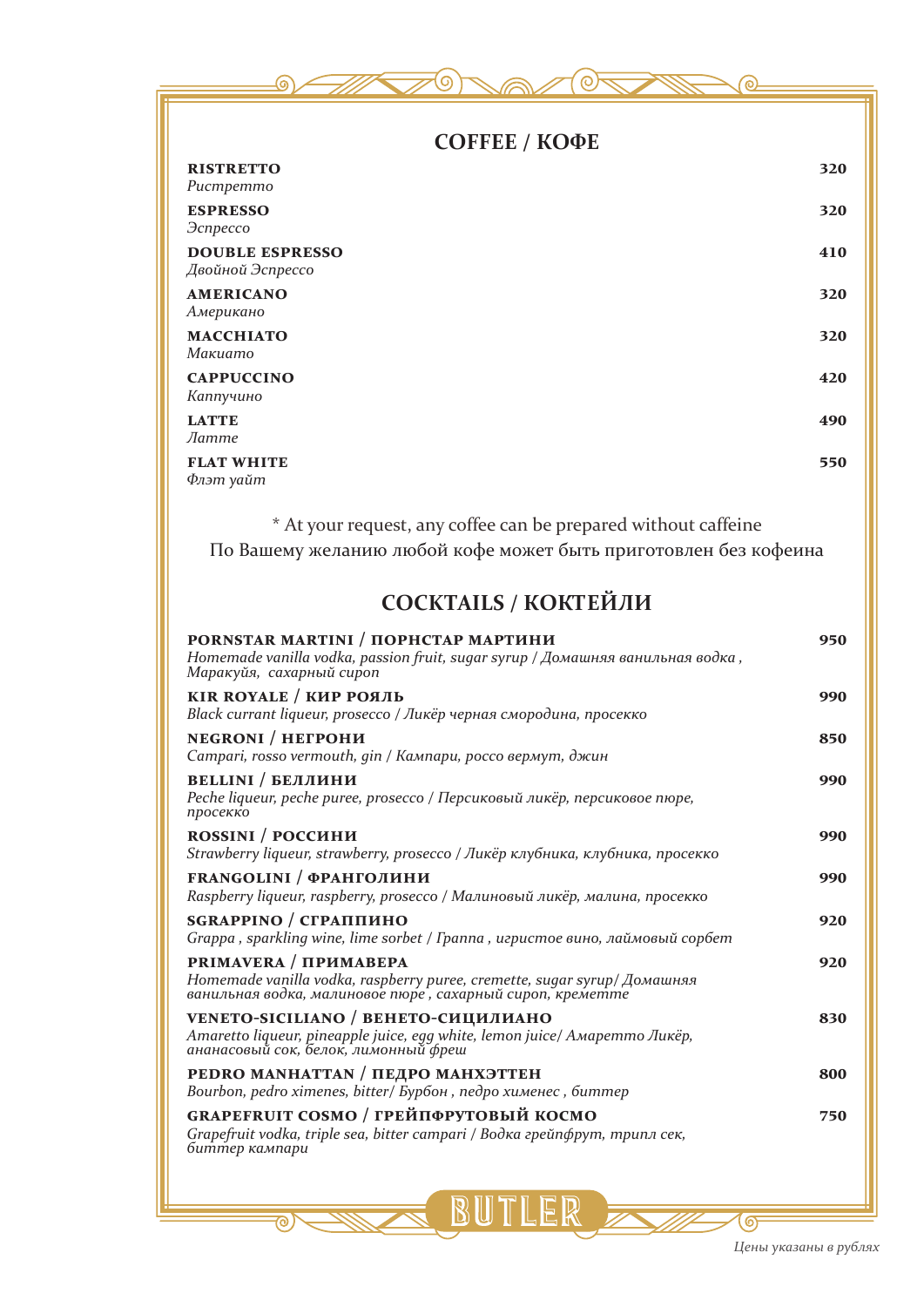| VIRGIN COCKTAILS / БЕЗАЛКОГОЛЬНЫЕ КОКТЕЙЛИ                                                                                                                                                        |            |
|---------------------------------------------------------------------------------------------------------------------------------------------------------------------------------------------------|------------|
| MOJITO CLASSIC, RASPBERRY, STRAWBERRY / МОХИТО<br>КЛАССИЧЕСКИЙ, МАЛИНОВЫЙ, КЛУБНИЧНЫЙ<br>Sugar syrup, lime, mint, soda water / Сахарный сироп, лайм, мята, содовая                                | 550        |
| РІNA COLADA / ПИНА КОЛАДА<br>Coconut syrup, coconut puree, pineapple, pineapple juice, lime juice / Кокосовый<br>сироп, пюре кокоса, ананас, ананасовый сок, сливки                               | 650        |
| VIRGIN MARY / ДЕВСТВЕННАЯ МЭРИ<br>Lemon juice, celery juice, tomato juice, spices / Лимонный сок, сок сельдерея, сок<br>томатный, специи                                                          | 550        |
| <b>MILK COCKTAIL / МИЛКШЕЙК</b><br>Vanilla ice cream, syrup, cream, milk / Ванильное мороженое, сироп, сливки,<br>молоко                                                                          | 550        |
| CLASSIC LEMONADE / КЛАССИЧЕСКИЙ ЛИМОНАД<br>Citrus, syrup, soda water, ice / Цитрусы, сироп, содовая, лед                                                                                          | 550 / 1650 |
| CUCUMBER LEMONADE / ОГУРЕЧНЫЙ ЛИМОНАД<br>Cucumber, lime, syrup, soda water / Огурец, лайм, сироп, содовая,лёд                                                                                     | 550 / 1650 |
| POMEGRANATE-RASPBERRY / ГРАНАТ - МАЛИНА<br>Fresh pomegranate, raspberries, basil, lemon juice, raspberry syrup, soda/<br>Гранатовый фрэш, малина, базилик, лимонный сок, малиновый сироп, содовая | 750 / 2250 |
| MANDARIN YUZU / МАНДАРИН ЮДЗУ<br>Yuzu mandarin, lemon juice, sugar syrup, soda / Мандарин Юдзу, сок лимона,<br>сироп, содовая                                                                     | 750 / 2250 |
| MANGO - PASSION FRUIT / МАНГО - МАРАКУЙЯ<br>Mango, passion fruit, passion fruit syrup, lemon juice, soda / Манго, маракуйя,<br>сироп маракуйя, сок лимона, содовая                                | 750 / 2250 |
| <b>TEA COLLECTION / ЧАЙНАЯ КОЛЛЕКЦИЯ</b><br>500 МЛ / 1000 МЛ                                                                                                                                      |            |
| The Noir / Черный чай                                                                                                                                                                             |            |
| <b>ASSAM MOKALBARI</b>                                                                                                                                                                            | 550 / 850  |
| Ассам Мокалбари<br><b>EARL GREY WITH FLOWERS CORNFLOWER</b><br>Эрл Грей с цветами василька                                                                                                        | 550 / 850  |
| Red tea /Красный чай                                                                                                                                                                              |            |
| <b>JIN HAO DIAN HONG</b><br>Дянь с золотыми почками                                                                                                                                               | 650 / 950  |
| Pиег / Пуэр                                                                                                                                                                                       |            |
| PUER 7 Y.O<br>Пуэр 7 лет                                                                                                                                                                          | 650 / 950  |
|                                                                                                                                                                                                   |            |
|                                                                                                                                                                                                   |            |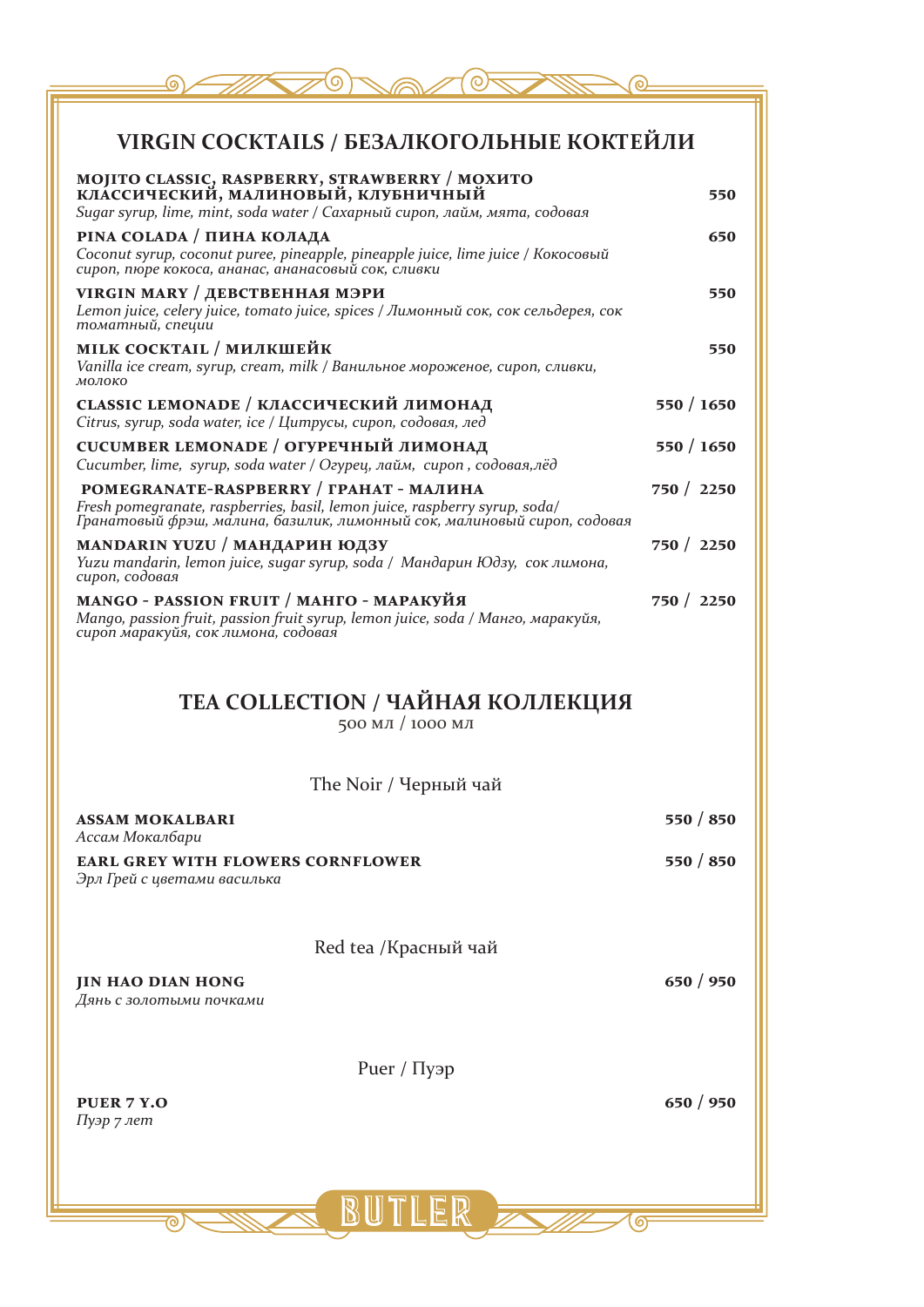| The Vert / Зеленый чай                                                                                                          |           |
|---------------------------------------------------------------------------------------------------------------------------------|-----------|
| <b>CHINA SENCHA DU MANDARIN</b><br>Китайская Сенча                                                                              | 550 / 850 |
| <b>JASMINE PEARLS</b><br>Жасминовые жемчужины                                                                                   | 650 / 950 |
| TIE GUAN YIN WULONG VERT<br>Те Гуань Инь                                                                                        | 650 / 950 |
|                                                                                                                                 |           |
| Wild Green Tea / дикорастущий зелёный чай                                                                                       |           |
| <b>YESHENG</b><br>Ешен                                                                                                          | 650 / 950 |
|                                                                                                                                 |           |
| The Oolong / Улуны                                                                                                              |           |
| <b>OOLONG MILKY</b><br>Молочный Улун                                                                                            | 650 / 950 |
|                                                                                                                                 |           |
| ТЕА COLLECTION / ЧАЙНАЯ КОЛЛЕКЦИЯ<br>500 МЛ / 1000 МЛ                                                                           |           |
|                                                                                                                                 |           |
| The Herbal / Травяной чай                                                                                                       |           |
| <b>CAMOMILE</b><br>Ромашковый                                                                                                   | 450 / 750 |
| <b>MINT</b><br>Мятный                                                                                                           | 450 / 750 |
| <b>ALPINE HERBS</b><br>Альпийские травы ( шиповник, ромашка, цедра апельсина, лимонная трава)                                   | 450 / 750 |
| <b>BUCKWHEAT</b><br>Гречишный                                                                                                   | 450 / 750 |
| <b>MONASTIC HERBAL COLLECTION</b><br>Монастырский травянной сбор (липа, мелисса, лист смородины, календула,<br>ромашка, чабрец) | 450 / 750 |
|                                                                                                                                 |           |
| The Fruites / Фруктовый чай                                                                                                     |           |
| RASPBERRY AND GINGER / МАЛИНОВЫЙ С ИМБИРЕМ<br>Малина, имбирь, мёд, розмарин, апельсин                                           | 650 / 950 |
| SEA BUCKTHORN AND ORANGE / ОБЛЕПИХА С АПЕЛЬСИНОМ<br>Облепиха, апельсин, мёд                                                     | 650 / 950 |
| WARMING / СОГРЕВАЮЩИЙ<br>Имбирь, апельсин, яблоко, лайм, мёд                                                                    | 650 / 950 |
|                                                                                                                                 |           |
|                                                                                                                                 |           |